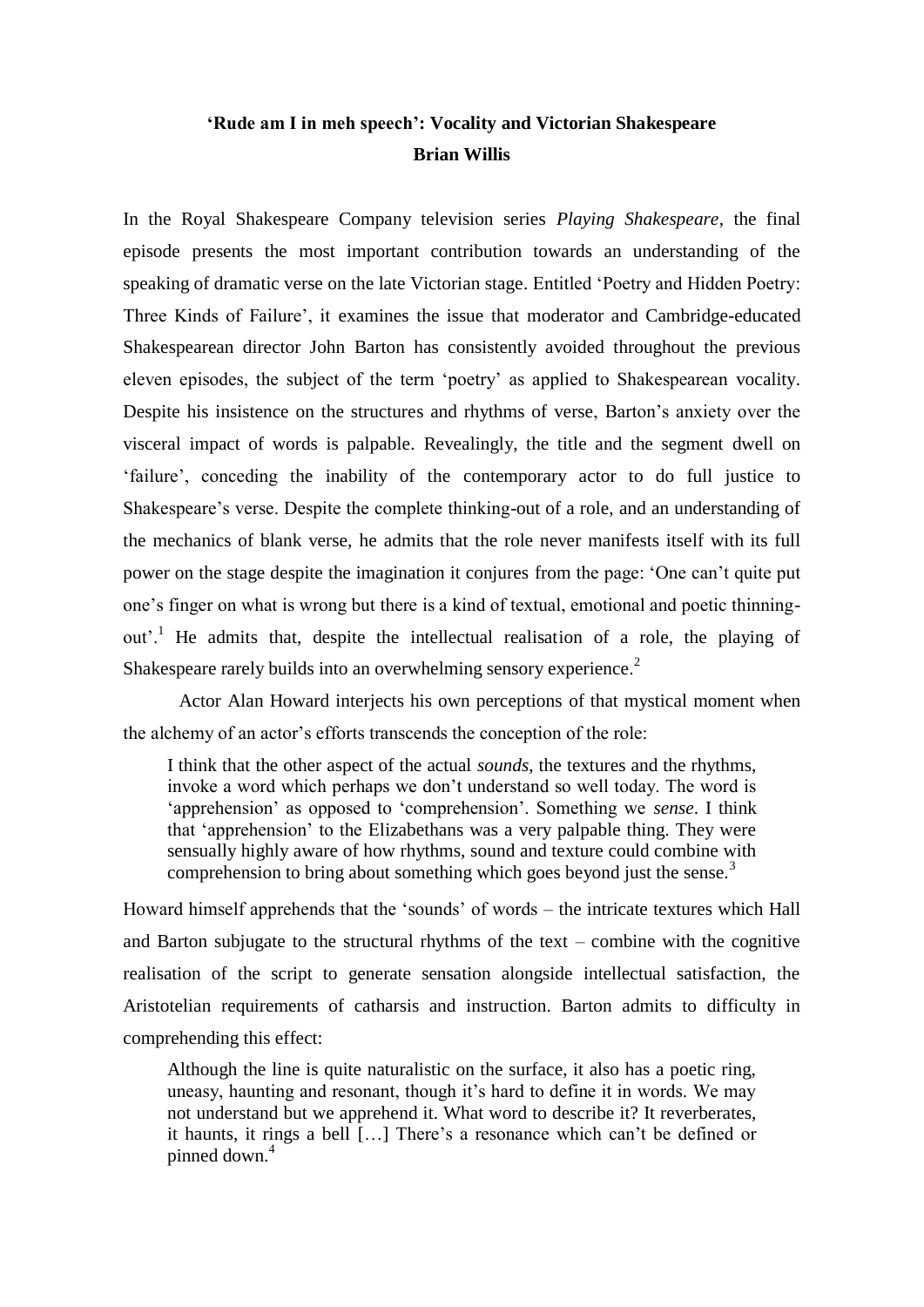Barton tellingly uses sonic terms to describe this effect. One could easily interpolate the term 'Victorian' to refer to this 'poetic' ring, an indescribable production that resonates in the ears without overt meanings for our comprehension, a perceived authority of sound over sense.

This article seeks to recover some sense of cultural value in the voices of the last generation of Victorian performers. Although our evidence is limited to a handful of stage actors and poets, the vocality of late Victorian public speakers is a pivotal test for antithetical notions of vocal theatricality erected by directors, critics and actors between 'us' and 'them', between 'sense' and 'sound'. By listening to contemporary comments and to the voices themselves, we can determine and re-evaluate the aspects of Victorian vocality that determined the emotional impact of those words upon their auditors and the validity of evaluations of actors such as Edwin Booth, Henry Irving, Ellen Terry and their successors. Three dominant strands emerge from this close listening: the vocality of these late Victorian actors was not dominated by a sense of declamation but rather a personally negotiated sense of verisimilitude peculiar to each performer and suggested by their own personality; twentieth-century perceptions of propriety – particularly as indicated by the proliferation of Received Pronunciation – are not present in their vocal production; and their senses of projection and resonance emanated from an entirely different bodily centre than those of most contemporary performers.

I

A veneer of artificiality is applied to these earliest recordings, with commentators such as Barton apologising for a tradition of theatricality. Such an apology validates the verisimilitude of contemporary acting in classical roles as practiced by the RSC. This dismissal of ‗discarded' theatrical techniques is perpetuated as dogma by both critics and practitioners. The most effective critique of overtly theatrical technique is the use of the descriptive term 'declamatory'. 'Declamation', derived from the Latin word *declamare*, meaning 'to shout outwards', has referred historically to a particularly undesirable style of acting. The OED dates its first use to 1735, noting that Sterne refers to the practice in pejorative terms in *Tristam Shandy* (1759): ‗to speak aloud in an impassioned oratorical manner, with appeals to the emotions rather than the reason of the audience'. References

## **Brian Willis, 'Rude am I in meh speech': Vocality and Victorian Shakespeare**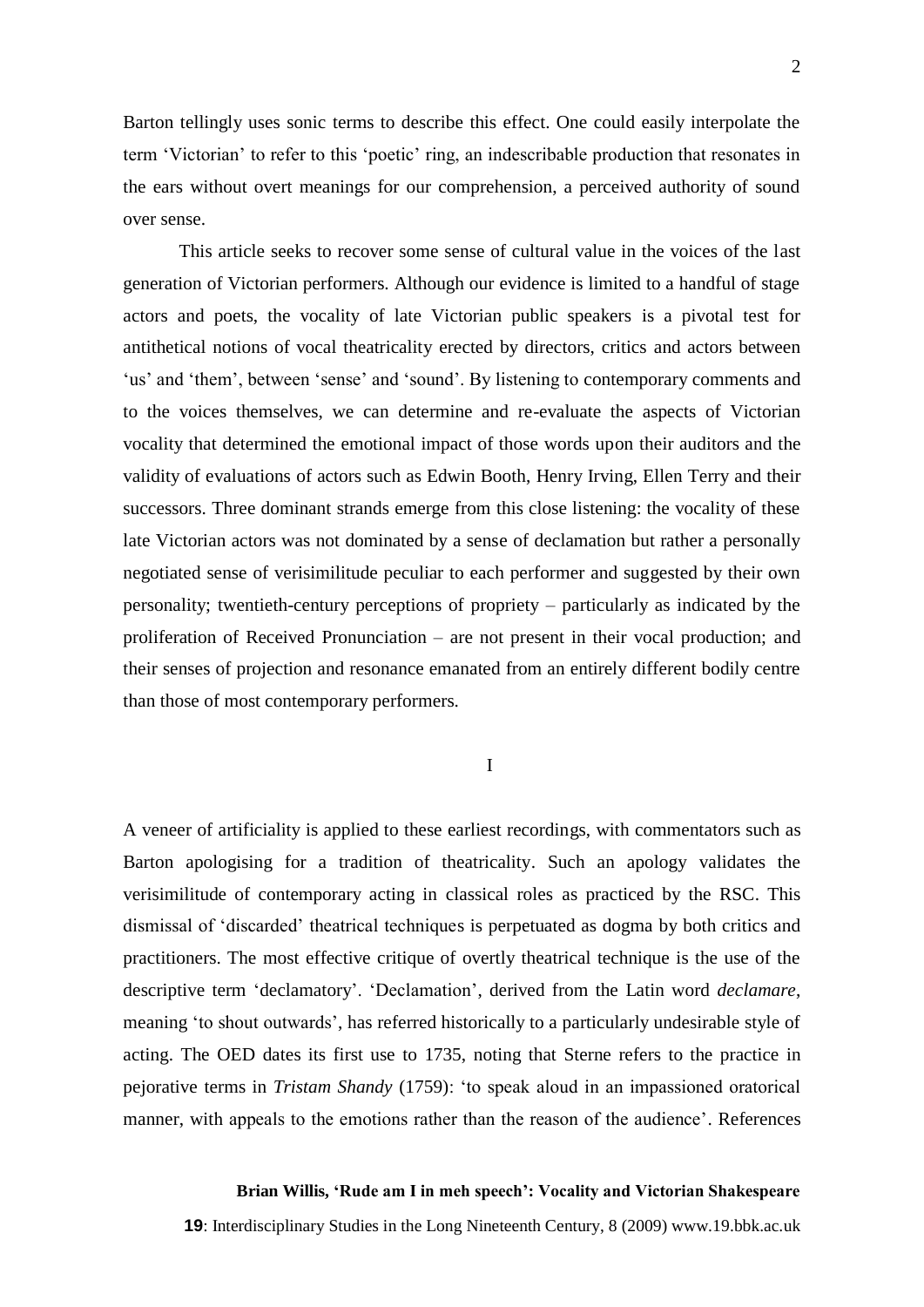3

to ‗declamation' evoke volubility and manipulative vocal structures that appeal to the unfettered emotional sonic content of words rather than the sense of their argument, an approach that is anathema to the contemporary speaking of Shakespeare as institutionalised by the RSC. Conflated with the idea of declamation is its codification in the tenets of elocution, a system of rules for speaking that connotes ideas of propriety, audibility and precision.

Elocution itself is often equated with its earlier manifestation in the eighteenth century, a school of thought that sought to dictate the sounds of the English language through prescribed phonetic standardisation, most clearly and forcefully articulated by Thomas Sheridan, Joshua Steele and John Walker.<sup>5</sup> By the late nineteenth century that movement was institutionalised within the boundaries of the school system by the Education Act of 1870, which mandated that public education should establish standards of grammar and phonics – ‗the Queen's English', a term that Cambridge-educated scholar and cleric Henry Alford had recently suggested was the dialect 'which the nation, in the secular unfolding of its will and habits, has agreed to speak and write'.<sup>6</sup>

This decision to standardise the sound and form of English was the culmination of centuries of thought about language and dialect in Britain. Linguist David Crystal notes: As early as Caxton's time, we find it routine to comment about English being "simple" and rude", whereas French would be described as "fayr" (in Caxton's *Recuyell*, for example)'.<sup>7</sup> In Chaucer's lifetime, the word 'coken-ay' referred to 'an inferior or worthless thing', indicating that deviant dialects of English were already stigmatised.<sup>8</sup> English speakers continue to be classified according to their vocal characteristics and tendencies. Current linguists still feel the need to demolish ‗the belief that the spirit of Merseyside is attributable to bad colds and blocked noses'.<sup>9</sup> The 'adenoidal' quality of the regional voice will be significant when we listen more closely to the techniques deployed by Victorian actors.

In the Babel of early modern England, writers reinforced the growing ideology of the homogeneity of regional dialects, defined by their very location outside of the economic and social supremacy of the capital. Any sound not originating from the intellectual triangle around London and the East Midlands was uniformly described as ‗rustic', ‗barbarous', and ‗foreign'.<sup>10</sup> The perception perpetuated ‗from the viewpoint of the capital and the court, [that] northern English was in many ways indistinguishable, in

## **Brian Willis, 'Rude am I in meh speech': Vocality and Victorian Shakespeare**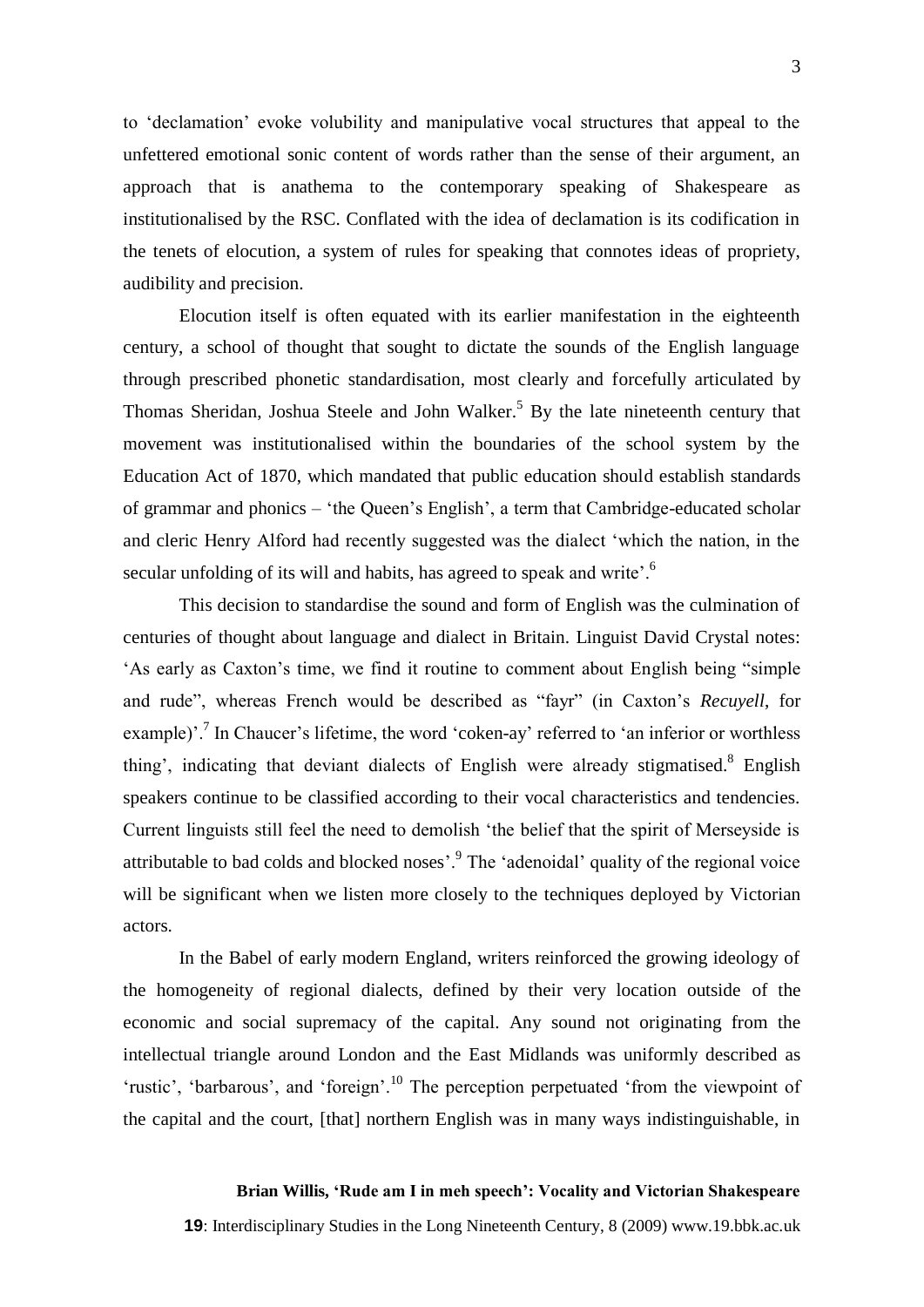social if not in formal linguistic terms, from the Western dialect'.<sup>11</sup> In fact, the Great Vowel Shift left some of these regions behind, as David Crystal suggests, and the postvocalic [r], as well as the long vowels that shifted into diphthongs, never altered very much in the North and Scotland, making their vowels vocal remnants of pre-shift English. $^{12}$ 

In this way, the condescension of standardised English speakers towards Northern speakers implies that those regional speakers are remnants of a 'less civilized' oral tradition, suggesting that the anxiety about ‗golden throat' actors of early to mid-twentieth century Shakespearean performance is in fact an anxiety – and condescension – about the prominence of their oral skills, related to the upward social mobility of the profession at the time as much as the precision of their Received Pronunciation vowels. But those actors, and the directors who influenced their work, also rejected the Victorians as 'ham', producers of an incomprehensible and 'unrealistic' wall of sound. These perceptions are important, because the first generation of actors to be educated within a system transformed by the Education Act of 1870 were the performers who followed Irving and Terry, the same thespians who were drawn to the new drama initiated by Ibsen. This generation included Herbert Beerbohm Tree, Henry Ainley, Frank Benson and Johnston Forbes-Robertson. Tree and Benson are particularly noteworthy, because they established academies for actors – RADA and the Central School of Speech and Drama, respectively – that integrated the standardisation of a Received Pronunciation with the scientific knowledge of Elsie Fogerty, the first of a long line of dominant voice teachers. Actors such as Edwin Booth, Henry Irving and Ellen Terry, however, spoke without the standards institutionalised by the educational establishment in what we now call Received Pronunciation.<sup>13</sup>

Neither did the poets of the nineteenth century speak in this institutionalised manner. Recordings of Tennyson and Browning expose heterogeneous approaches to the recitation of poetry. Tennyson's 1888 recordings of excerpts from *The Princess* and *The Charge of the Light Brigade* reveal a preponderance of weight on the rhythm and structures of the verse. Tennyson makes some comments before reciting 'The Bugle Song' which, though difficult to decipher, reveal the quality of his 'colloquial' voice, as opposed to the measured tones of his recital. His 'poetic' vocality places heavy emphasis on the vowels, which quiver with *tremolo* and carry the weight of the vocalisation. They are not

## **Brian Willis, 'Rude am I in meh speech': Vocality and Victorian Shakespeare**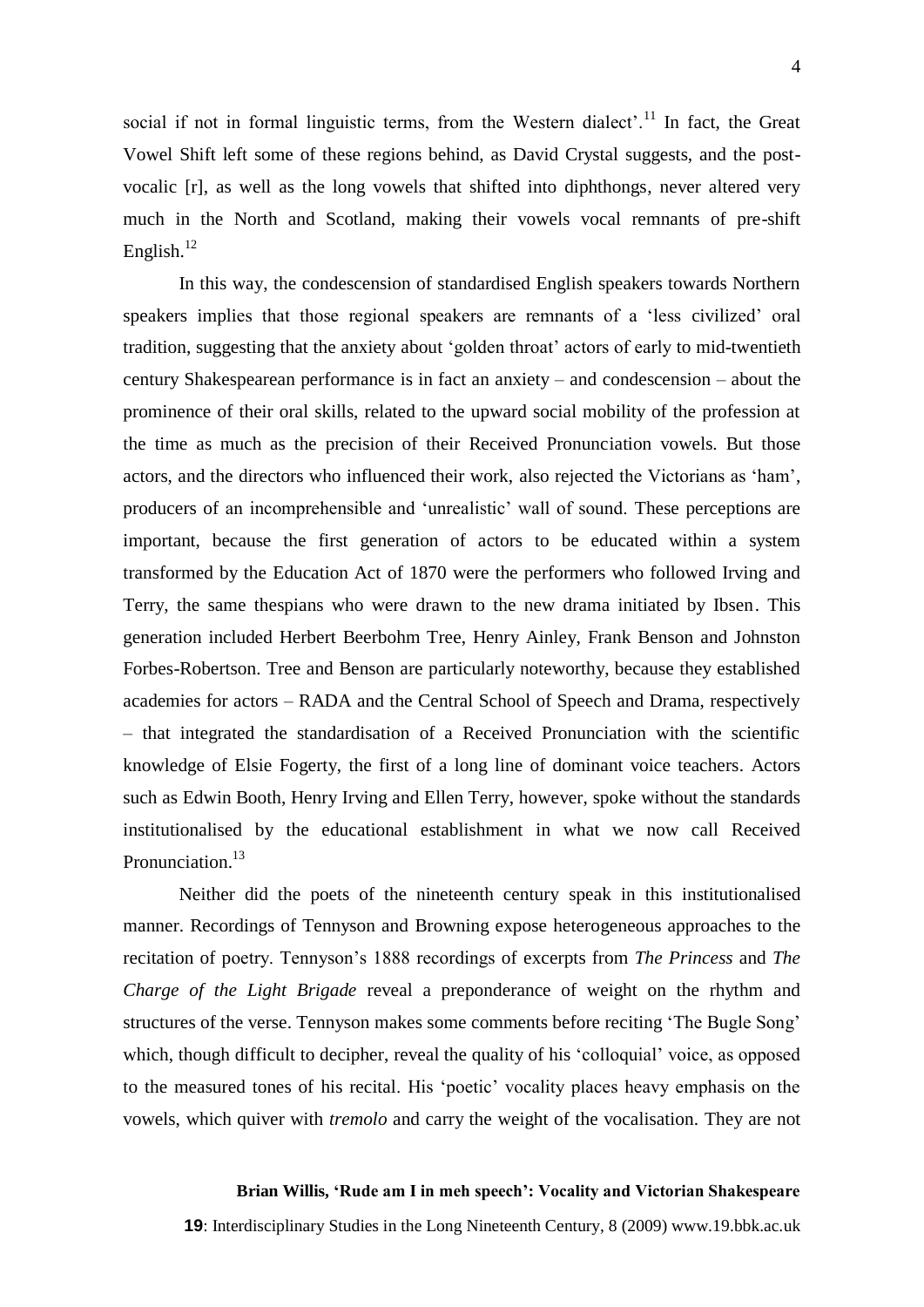clipped, as they are in colloquial conversation or sometimes in RP, but sound out, lasting nearly a second in phonation. His voice rises in intonation, pitched firmly within his upper ranges. His rate of speech is 78 w.p.m., far slower than other recordings of the period. That pace is significantly accelerated in *The Charge of the Light Brigade* to 108 w.p.m. All of the previous signifiers are in play but, perhaps to reflect the charge itself in sonic terms, Tennyson pushes the pacing of his vocalisation. He reveals three different types of voice in these recordings, each paced to match his sense. We can intuit that he would agree with Yeats, who felt the need in a recording of 'The Lake Isle of Innisfree' to explicate his 'poetic' voice before recitation: 'strange if you are not used to it [...] it *gave me* a devil of a lot of a trouble to get into verse the poems that I am going to read. And that is why I *will not* read them as if they were prose.<sup>'14</sup>

Robert Browning's recording of 'How They Brought the Good News from Ghent to Aix' was recorded the year before his death at the age of 77. In the short excerpt that he recites, his pacing is an astonishing 145 w.p.m, and the excitement of the novelty of the recording technology is evident in his voice, as he apologises for his failing memory and leads a cheer for Edison's invention. These two excerpts challenge the argument that the rate of Victorian verse-speaking was tediously slow, an assertion that has held sway based on the notorious four-to-five hour running times of stage productions and the apparent aural evidence of the recordings made of Tennyson and Irving. I assert that the long running times can easily be accounted for by the massive changes of scenery and interruptions in narrative flow of the Victorian theatre. Contemporary drama rarely breaks for scene changes of more than a few seconds, accompanied by brief quotations of music.

The second piece of evidence for Victorian ponderousness can no longer be supported after the rate of speech has been calculated.<sup>15</sup> If these poets, and the dominant actors of their age, actually speak the verse at an equivalent or faster rate of speech than their theatrical descendants, from where does the perception of protracted vocality emerge? I argue that this curious temporal effect is falsely presented to contemporary ears by the dominance of the vowels in their speech, those carriers of sonic signification that are significantly lengthened in these excerpts. Because the vowels bear the weight of phonation, with little or no breaks for silence and pausing, the speaker projects the image of length and depth to the verse without actually speaking the text at a slower rate. In fact, it is often the contemporary actor, with significant breaks for psychological and semantic

## **Brian Willis, 'Rude am I in meh speech': Vocality and Victorian Shakespeare**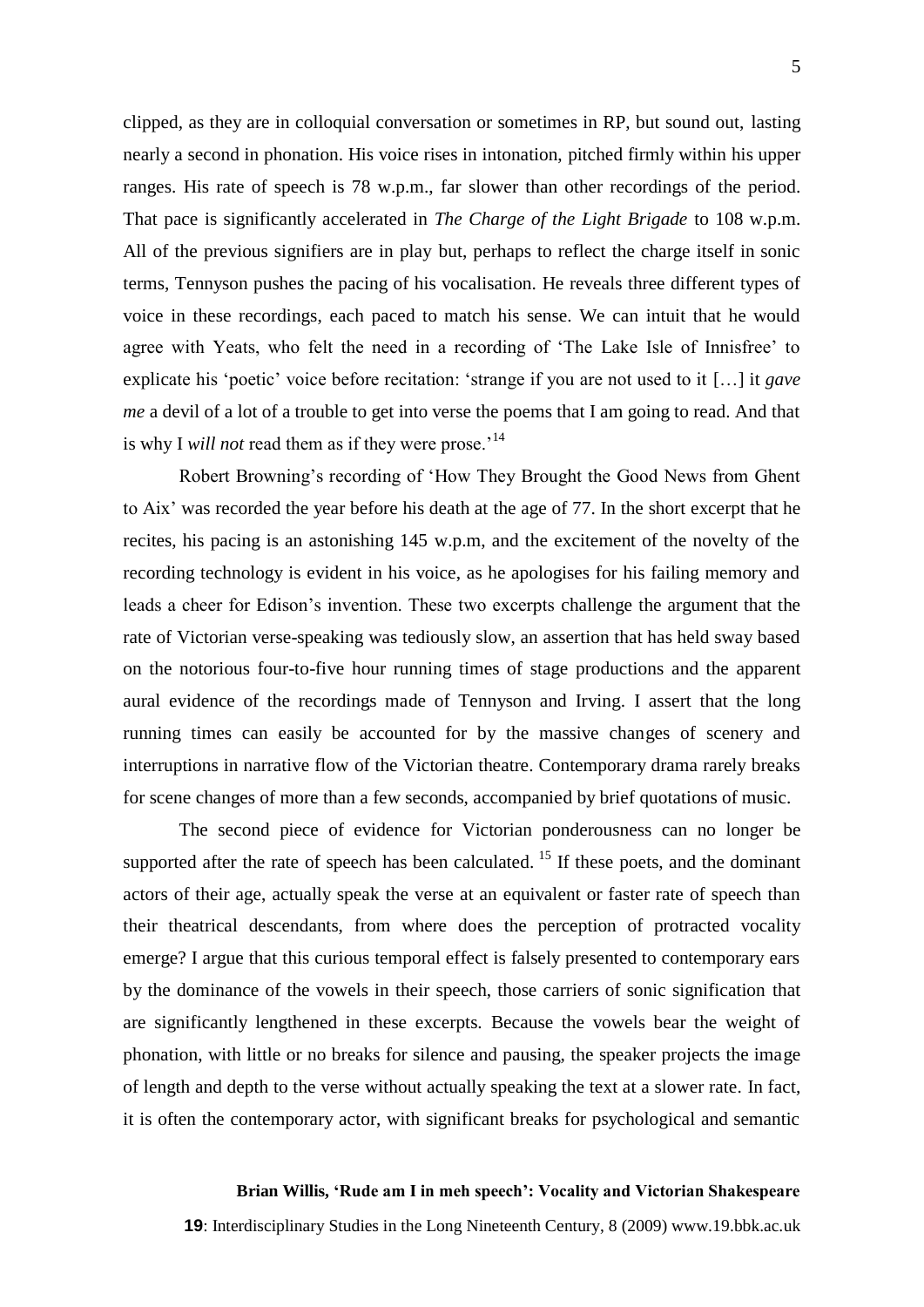pauses, who lengthens and stretches verse speech with the insertion of hesitations and pauses. Conversely, the Victorians valued the propulsion of one thought into the next line of verse and did so while lengthening their vowels more than the contemporary actor of Shakespeare.

The high intonation of Tennyson and Browning raise a third vital issue regarding Victorian vocality that has not been sufficiently explored: the placement of the voice within the body itself. Contemporary vocal methodology derives from decades of research into the interdependent mechanisms that produce the human voice. In brief, most vocal instructors since the time of Elsie Fogerty and the establishment of the acting academies have instructed their pupils to 'root down' their voice, to use the diaphragm as the powering pump for the breath that resonates within the thoracic cavity. Consequently, and in concurrence with the establishment of RP as the primary 'voice' for the speaking of elevated roles in verse, and the employment of restrained vocality for radio, film and television, the actor strives to locate his voice within the upper thoracic cavity for maximum effect. This 'chest voice' supplies the male actor with rich baritone resonance, often noted as mellifluousness in more successful actors. The voice literally resides within the actor's body and radiates outwards, rather than projecting powerfully into the space of a large auditorium with the piercing power of a trumpet.

II

The second half of the Victorian era was dominated by the changing nature and understanding of the human voice. The laryngoscope was invented in 1854 by an elocutionist and singing instructor, Manuel Garcia and for the first time the trachea, glottis and larynx were observed in the act of phonation. In 1857, inventors began to posit the possibility of recording sound and by 1877 Edison produced the first working model of the phonograph. Only the year before, Alexander Graham Bell had transmitted the human voice electronically for the first time with the telephone. The International Phonetic Alphabet was codified in 1886 and two years later the first sound recording preserved Handel in choral form at the Crystal Palace. The very same year, Tennyson and Browning were recorded, emphasising their importance as paradigms for the possibilities of the poetic speaking voice. Shakespearean verse was recorded by Edwin Booth just two years

## **Brian Willis, 'Rude am I in meh speech': Vocality and Victorian Shakespeare**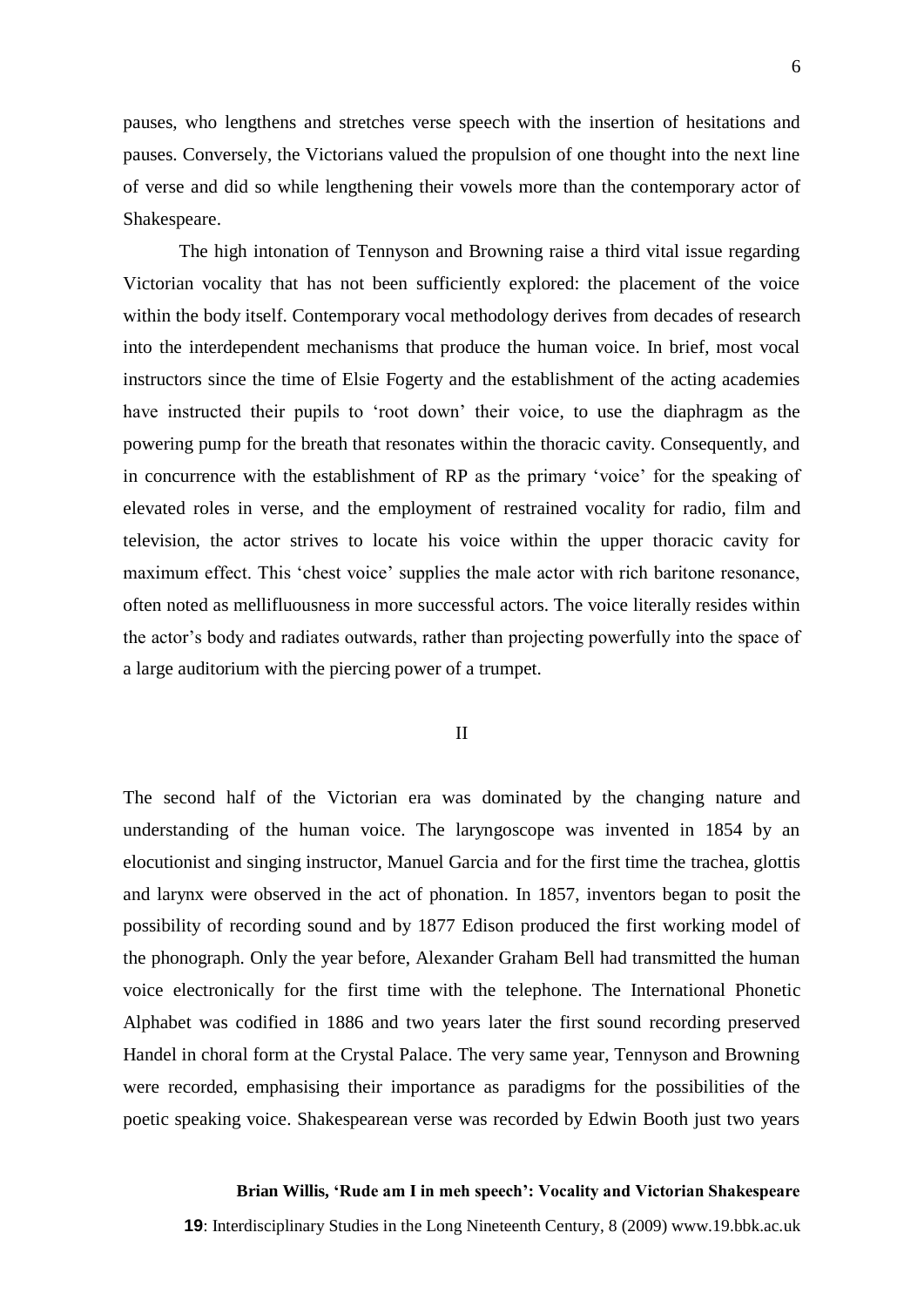later. Within a generation, science and technology had mapped the structures that produce the human voice within the body, and disembodied that voice into other structures: the disc of the phonograph and the receiver of the telephone. These disembodied recordings convey technique and locality, through accent, pitch, volume, pacing, tone and register, and most importantly through the use of the resonance centres. Through their careful scrutiny we can recover the structures of the voice.

Several elocution manuals of the period reinforce the importance for vocality of the resonance of the facial mask and the head. The tone supported by the pump of the diaphragm is 're-enforced in all the chambers of the head', expanded and opened so that the speaker is 'letting it issue a resonant, bell-like note with carrying power resonance alone can give, instead of the thin, dull, colorless sound which conveys no life'.<sup>16</sup> This tone 'should be flooding the whole face', and to enable the cheeks and nose to vibrate with resonance, the speaker should 'let the nostrils expand, feel the nasal cavity fill with sound; let it go up into the head and strike the forehead and the eye-sockets and the walls of all the cavities'.<sup>17</sup> The sinuses, which must be 'kept free and open', are vital for this 'headresonance', or 'vibration of the resonance-chambers in the face'.<sup>18</sup> Mills stated that 'it is true that when one speaks or sings, the chest, windpipe, and larynx may be felt to vibrate, but the essential vibrations are *supra-glottic* – above the vocal bands […] the *mouth cavity* and the *nasal chambers*'.<sup>19</sup> Although nasal tones are still sometimes heard to imply the ‗rough' qualities of the regional tongue, versatility is the requirement of the actor if he or she is to achieve proficiency over the use of the voice:

if he is to be master of his voice-production throughout, if he is to produce tones of every shade of quality, he must be able to shift that voice about in every quarter as occasion demands; in other words, *all the changes possible in the resonance-chambers must be at his command*. 20

Explorations of the sound of the human voice led to a fascination with its sonic capabilities: 'the Human Voice is to be considered as a musical instrument – an organ [...] when we know the 'stops', it will discourse most eloquent music  $[\dots]$  the art that wins this music from the strings is Elocution'.<sup>21</sup>

In the late nineteenth century, this music would make apparent the emotion embedded within the script. In elocution manuals, little is made of the text; its authority is assumed and the work must be accomplished on the voice, rather than the voice working

#### **Brian Willis, 'Rude am I in meh speech': Vocality and Victorian Shakespeare**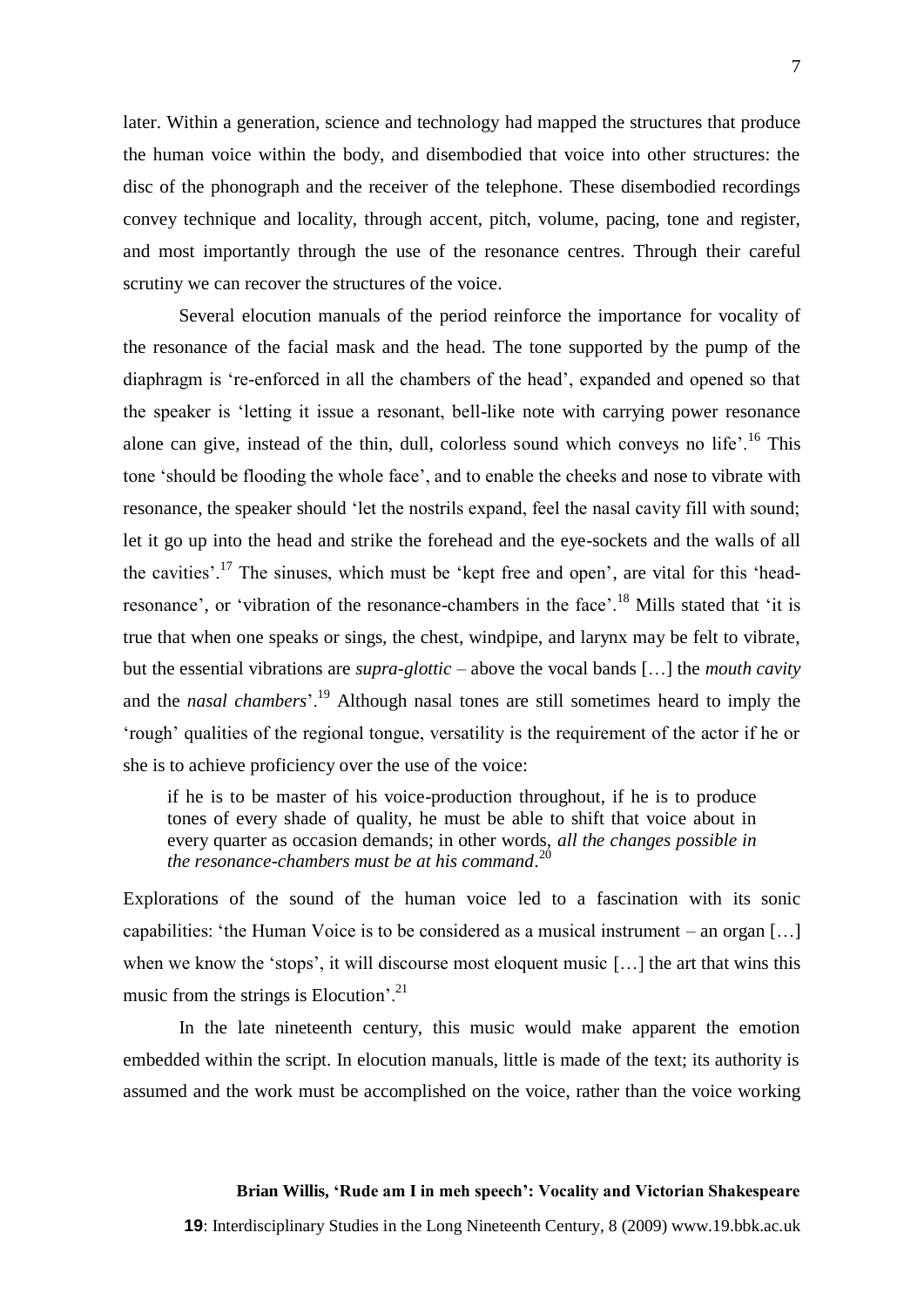on the text. The virtuosity of control over interdependent resonance-chambers within the body of the performer signifies certain emotional states to the audience: 'Low Pitch is used in language serious, grave, sublime, grand, solemn, reverential, and vehement […] High Pitch is used to express sentiment lively, joyous or impassioned. It is also characteristic of fear and grief'.<sup>22</sup>

The singer's training and techniques employed by many of these actors included the possibility of the use of vibrato, a sonic clue that has led to the impression that actors were singing the verse. This association has reinforced the idea that the early years of recorded sound, from 1890 to the early recordings of Gielgud, were dominated by actors concerned primarily with a beautiful voice, but vibrato has nothing to do with precision or a sense of 'beauty', rather with its opposite: the exposition of emotion in its raw and overwhelming state. Feeling is present underneath the surface of the refinement of rhetorical speech:

The lives of great orators show us that they have been men of strong and lofty emotions which they have been able more than all others to transfer into speech, to make tremble in the tone and gesture of the word, and hand, to make speak in the eye, and roll in passion and life through their whole bodies [...] their words vibrate with passion.<sup>23</sup>

The singer's placement of resonance allowed for the projection of the voice through a large auditorium, but it also required the occasional use of vibrato in order to project the sounds of the vowels – and the emotions embedded within their structures – into the ears of the auditor. The body was seen as literally vibrating with the passions of the text. These sounds are personified within the bodies of the three recorded Victorian Shakespeareans: Booth, Irving, and Terry.

#### III

When asked how he differed from his father Junius Brutus, Edwin Booth replied, 'I think I'm a little quieter'.<sup>24</sup> The difference resided not only in the volume of his voice, but also in the rhythm and size of his transitions. Booth said of his colleague John McCullough in relation to their predecessors, Edwin Forrest and Junius Brutus Booth: 'No, McCullough was less volcanic than his early model – so am  $\Gamma$ <sup>25</sup>. As the *Traveller* reported in 1857, Edwin possessed

#### **Brian Willis, 'Rude am I in meh speech': Vocality and Victorian Shakespeare**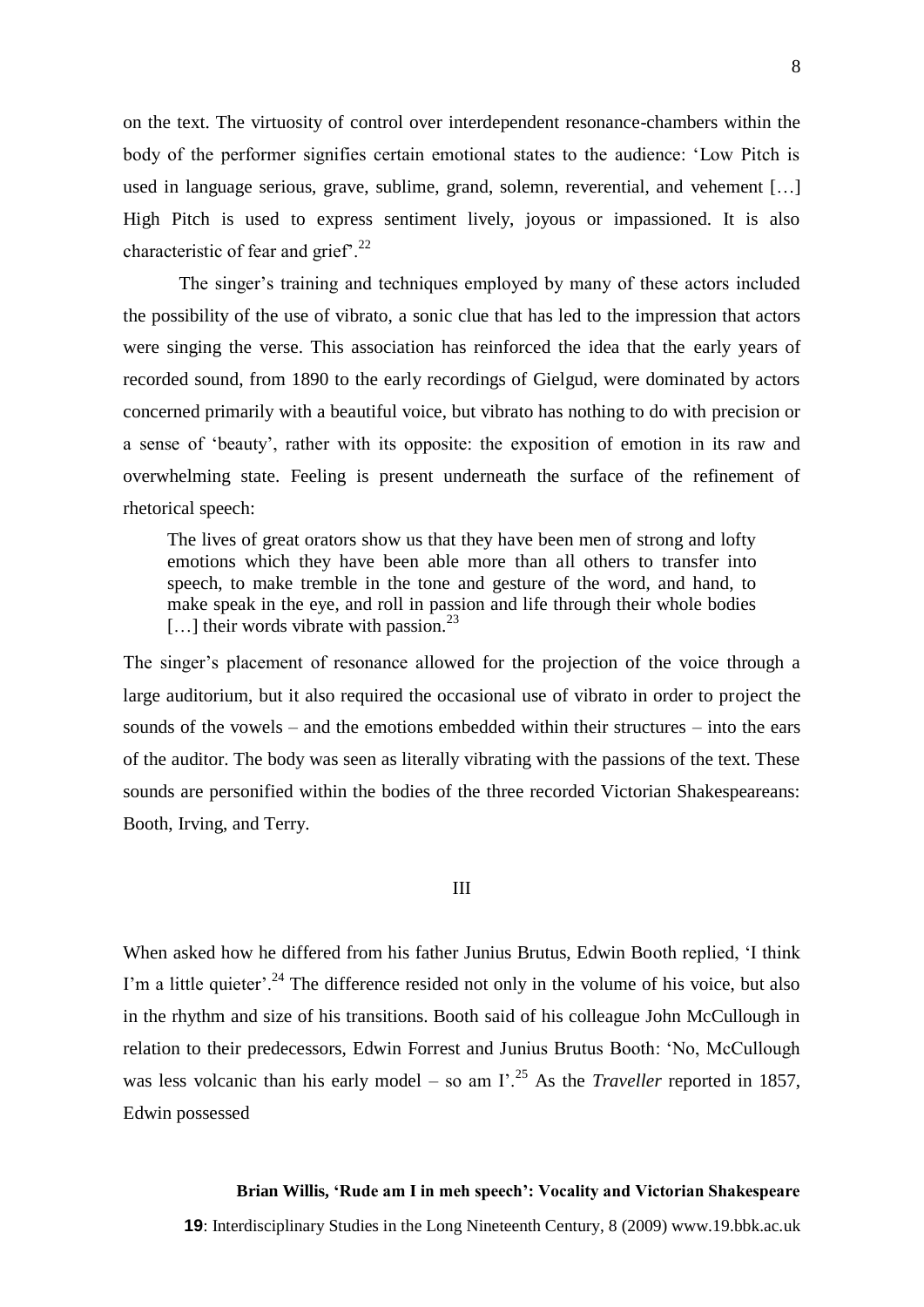The charming and accurate modulations of voice, a very agreeable quality of tone, and his general average reading is quite up to the mark […] he has cultivated the same peculiar nasal twang, which his father's admirers recognize in certain passages, almost like the voice of their idol from the dead. His gait and stage address are graceful, and his movement is like the rhythmical flow of his tones […] for his cadences are delightful; however high he soars, his voice immediately drops again, and in good time. There is no earsplitting violence. He has the magnetic, sympathising quality in his tones. They charm you, without telling you the secret of their charm.<sup>26</sup>

Grace, rhythm and charm: all of these qualities are exemplified by the smoothness of Booth's speaking of the text, fulfilling an aesthetic judgment on the gentility of Shakespeare's text and the character of Hamlet as perceived in the mid-nineteenth century. The explosions of sound and seeming chaos of Edmund Kean are not styles that suit Booth or the tastes of his age. He, like all great actors of the period, hypnotised his audience through the rhythm and smoothness of his speaking.

The nasal twang is a familiar clue, revealing that facial and head-resonance was employed by Booth. E. C. Stedman wrote in 1866 that Booth would not do for Othello and Macbeth, because they were masculine roles that required the 'deep chest-utterance' that he lacked and because of his penchant for avoiding 'elocutionary climaxes'.<sup>27</sup> His restraint from operatic explosions or the 'rant' of declamation led to the criticism that he had <sup>4</sup>degenerated into the unenergetic and so-called intellectual school'.<sup>28</sup> *The Times* felt that he 'keeps his upper lip too stiff, uses the lower lip and shows the under teeth almost exclusively, in a manner that produces excessive sibilance and gives him an air of "virulent ferocity".<sup>29</sup> This restriction of the upper lip reinforces the nasal resonance, and the movement of the jaw suggests the opening of the mouth into the singer's formation. Booth allied the speaker's technique with singer's methodology, as has been observed of the elocutionists of the time.

The use of multiple resonators is often associated with 'golden throat' Shakespeare, because it applies more range than the normal human voice does in colloquial speech. In contemporary speech, 'few of us employ more than one octave when we speak, mostly staying in the lower part of our total voice range'.<sup>30</sup> Use of this upper register, especially when alternated with the lower range with which we are accustomed, seems artificial, because our ears are not used to the large variance in range of sound. In a theatre, these modulations exceed even those of the trained professional news broadcaster.

#### **Brian Willis, 'Rude am I in meh speech': Vocality and Victorian Shakespeare**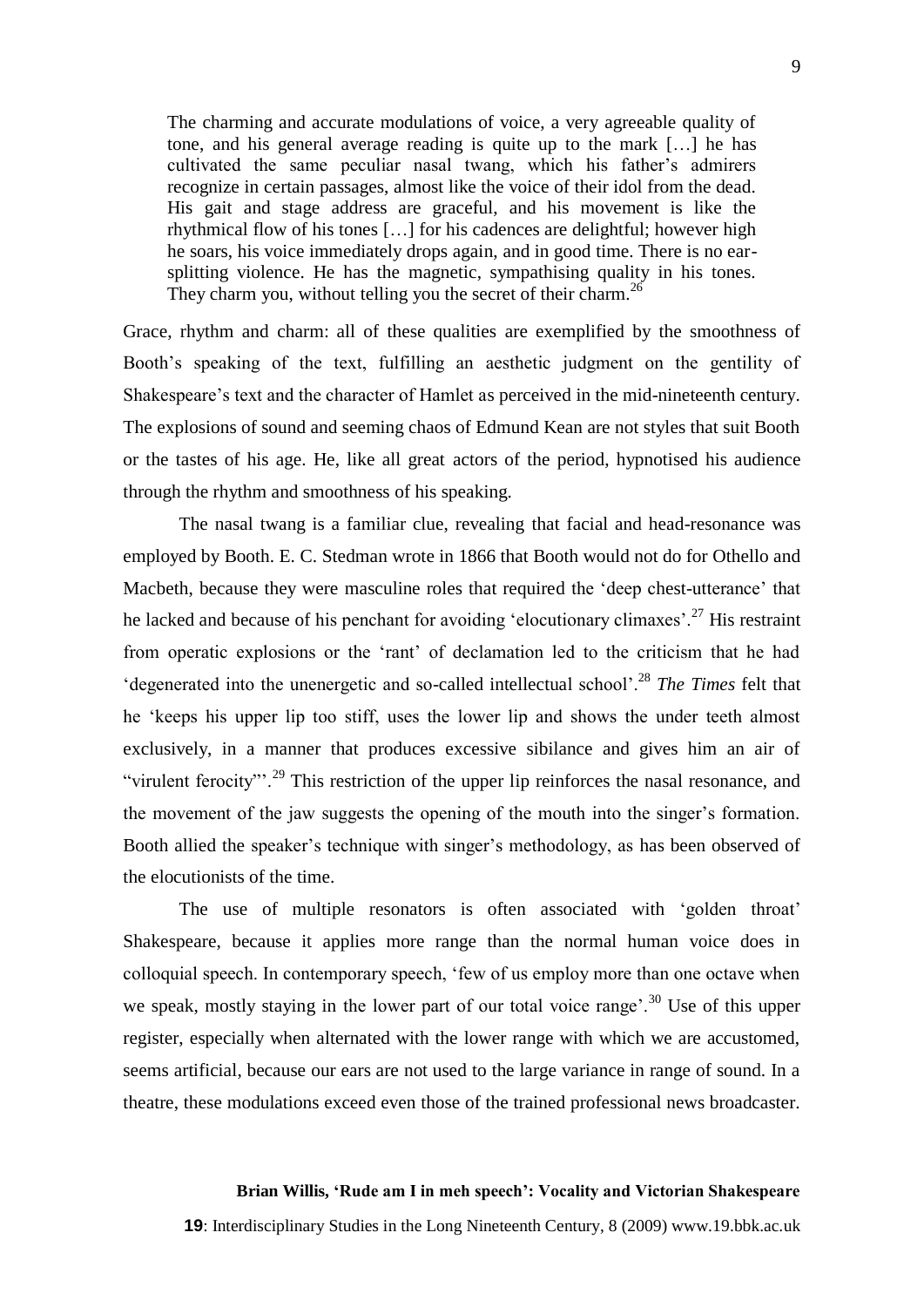This may have been the case in Booth's day, as critic Nym Crinkle could disdainfully accuse him of producing an ‗exquisitely modulated Tennysonian transcript of Shakespeare'.<sup>31</sup> Yet, when he finally toured Britain, the poet himself heard Booth act and declared him 'most interesting, most touching and powerful [...] but not a bit like Lear'.<sup>32</sup> This modulation could either overwhelm or underwhelm acting critics, depending on the extent to which they could suspend their aural disbelief, and whether they preferred the higher registers of elocution or the balance provided by chest utterance.

Opponents of the oncoming wave of 'realist' and 'symbolic' drama as represented by Ibsen could applaud Booth for his 'eloquent delivery [...] full, resonant, melodious, sustained'. $33$  But this does not mean that Booth was antiquarian in his approach to Shakespeare. As Charles H. Shattuck's marvellous reconstruction of Booth's Hamlet demonstrates, the actor was not opposed to brief pauses in order to give special and thoughtful emphasis to the coining of his next word; these pauses are thought to have been contemporary signifiers of the spontaneity of thought. Booth used them for the same purpose, often before nouns, in order to invest the word with the verisimilitude of invention. He also empowered words with precision of articulation, although it is difficult to establish if this precision was deployed for audibility or for the demands of standardised English: 'Mr. Booth stresses his vowels [...] he says altar, as if it were spelled a-l-t-a-r – which it is – and he does not pronounce it – altur (like the rest of us)<sup>2,4</sup> As recommended in the period, Booth's vowels were full and rounded, bearing the weight of articulation and filling the air with their sound. Katherine Goodale remembers:

Any voice beside Edwin Booth's sounded rough or flat or thin or shouty. His seemed to range from molten note to thunderclap; from the faint echo of the swish of a flower to discords of passion. How it carried! People sitting way back told me they caught his lowest tone.<sup>35</sup>

As a result, that voice was the finely tuned instrument that delivered the bulk of his emotional content; he believed 'it is *feeling* in a voice that tells the story'.<sup>36</sup> Using the projection of a singer, with the verbal values of the heightened language, Edwin's illusion was sustained by a balance between heightened tones and the structures and rhythms of colloquial speech: ‗Booth's Hamlet is poetical; essentially lifelike, but life elaborated and thrown into rhythmical shape'.<sup>37</sup>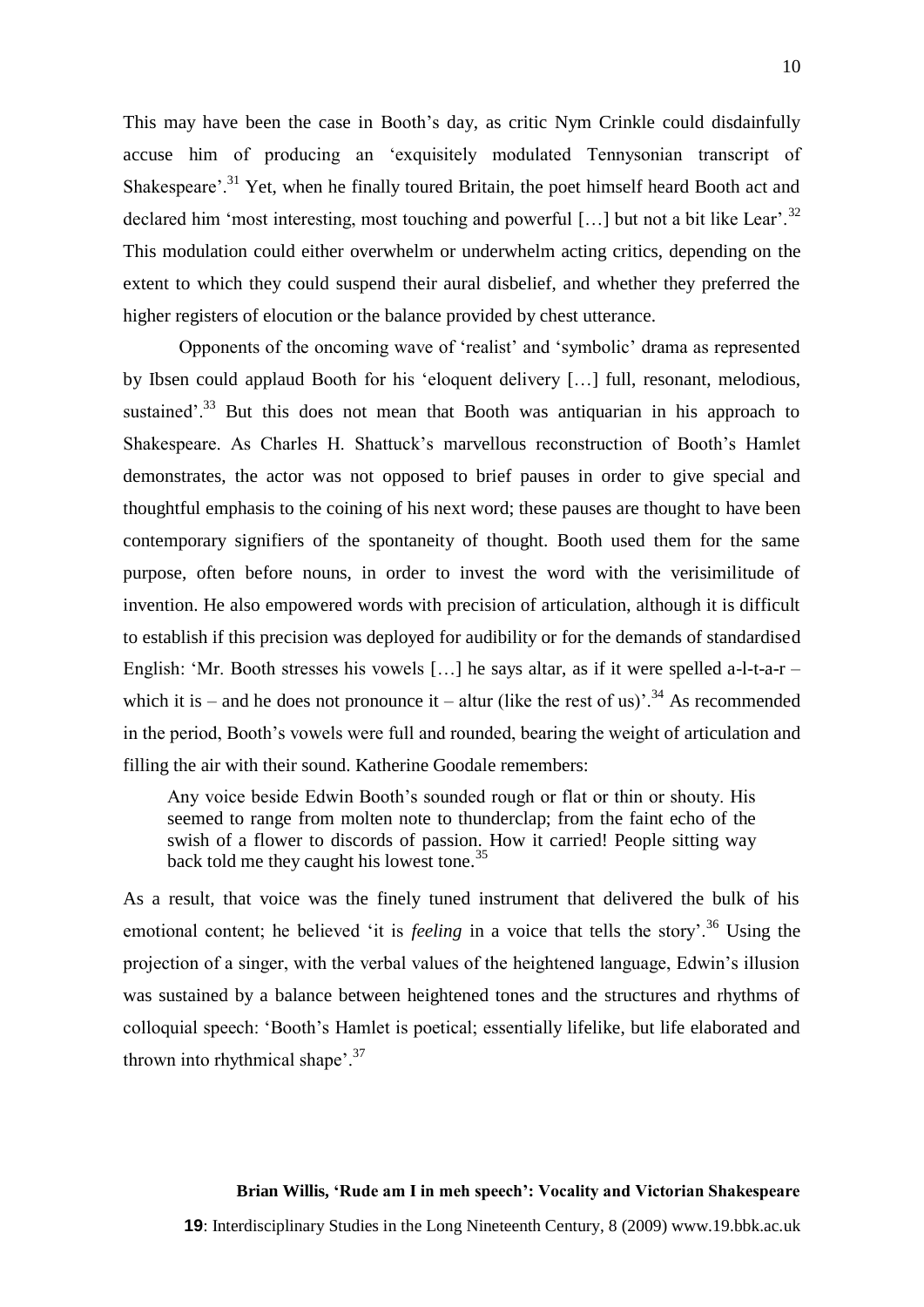His voice attained its effects through elocutionary technique nonetheless, as can be seen through the rivalry with his ageing namesake, Edwin Forrest. An early biographer recalled that Forrest 'was no polished actor, nor subtle. He was a great, rough figure [...] he plowed through [the lines], hoarse and vigorous<sup>', 38</sup> Indeed, Booth's genealogical ties as a first-generation English-American flavoured the commentary upon his vocal style. Richard Lockridge reflects on the cultural perceptions of the difference between the two rivals:

In 1860, those who looked back were faithful to the great native American who shook the scenery with his voice. They smiled in pity at those who followed the sentimentality of a new hero. Those who turned to Booth were the younger: they found poetry there, and culture and no insistence upon the rough, wholesome virtues.<sup>39</sup>

Booth's acting was quieter than expected of a successful actor, defeating the entire notion of declamation. Indeed, an anecdote that intimates this effect reports that ‗when Miss Cushman's Lady Macbeth was urging him on to murder he had struggled with an impish desire to interject: "Why don't you kill him? You are a great deal bigger than I am".  $40$ 

Two auditors wrote eloquently of the effect that Booth's quietly passionate delivery had on his audience. George William Curtis, in December 1863's *Harper's New Monthly Magazine*, wrote of Forrest in boisterous terms. The audience

delights in the representation, and shouts at it, and cries for more, and hastens and squeezes the next night to enjoy it all over again […] we may call it the muscular school; the brawny art; the biceps aesthetics; the tragic calves; the bovine drama; rant, roar, and rigmarole; but what then?'[…For Booth, everything is] strikingly different […] The house was comfortably full, not crowded. The air of the audience was that of refined attention rather than of eager interest. Plainly it was a more cultivated and intellectual audience; and with Mr. Booth upon the stage you are not inclined to be witty about beef and calves. Pale, thin, intellectual, with long black hair and dark eyes, Shakespeare's Iago was perhaps never more adequately represented to the eye. 41

It is as if his English ancestry entitles Booth to reign as a refined and intellectual Shakespearean, juxtaposed to the quintessentially American coarseness and brawn of Forrest. Charles Clarke, the observer whose notes form the basis for Shattuck's reconstruction of Booth's Hamlet, referred to his voice as entitling such qualities: 'it is English with the pure Saxon accents'. $42$  This refinement contained the power of the

#### **Brian Willis, 'Rude am I in meh speech': Vocality and Victorian Shakespeare**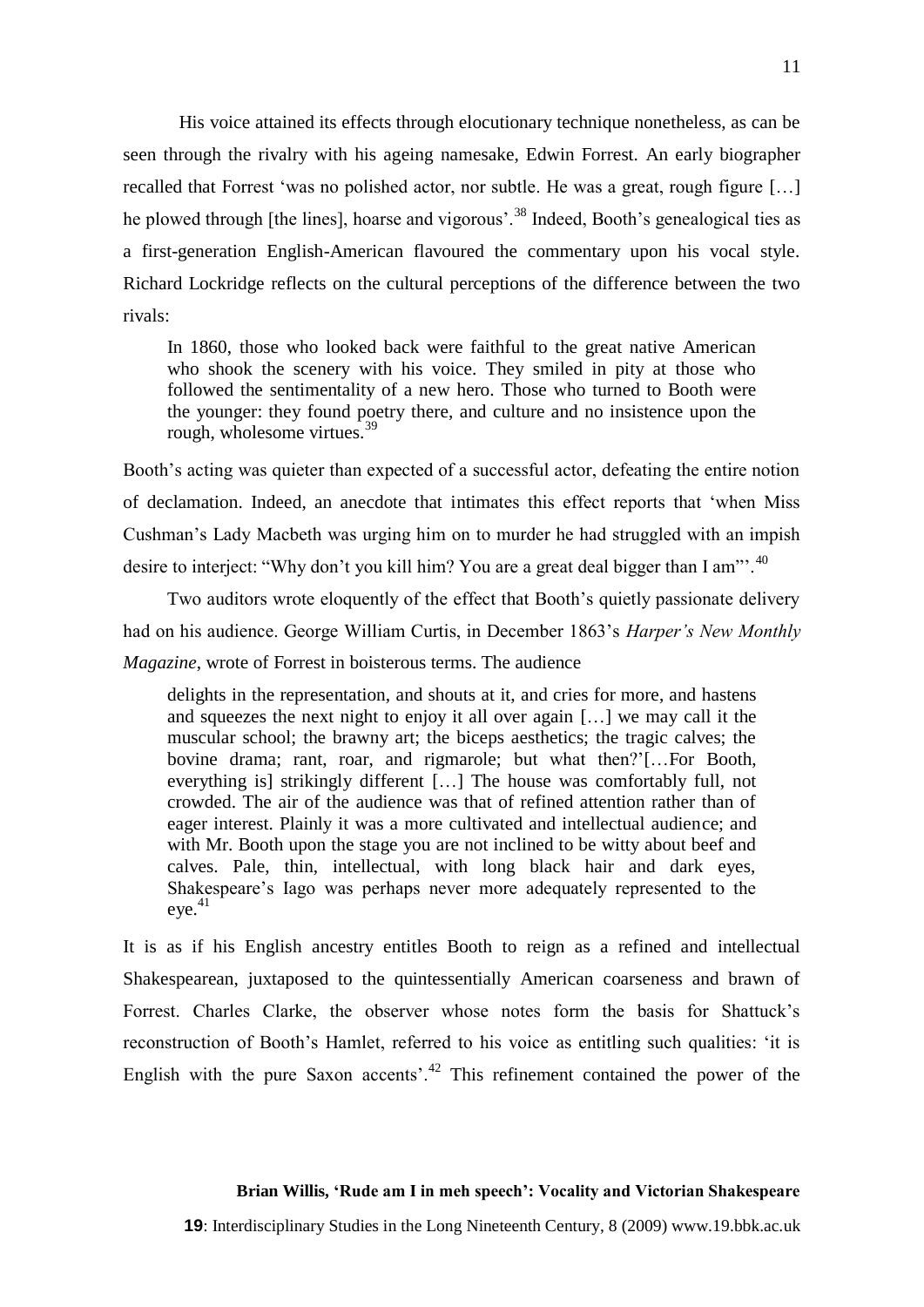portrayal within the vocality of Booth, but with the deception that he was submerged within the role itself. 'To be or not to be' was a seminal moment for Clarke:

‗I forgot all about the man then,' Clarke exclaims; ‗for the time I see right through his flesh and overlook his mind. He speaks – oh wonderful! It is not declamation. It is not recitation. It is the deep thought running right out at the lips, *finding a vocal liberty*. *The power of it is not in the voice* – though the voice is as apt as it could be – but in the spirit of the man Hamlet that shows itself behind. Every word gives me a shake, and then goes through me like a  $lance$ <sup>2,43</sup>

Like contemporary acting, Booth's power originates in the transparency of the role, a state where his body, including his voice, discloses the personification of the part. As a London critic would approvingly notice, ‗his voice has the quality of sympathy, and there were tears in it'.<sup>44</sup>

Shattuck comments that Booth's pace was 'slow, deliberative'.<sup>45</sup> The recording contradicts this assessment, achieving a pace of 138.75 w.p.m., setting it firmly in the median of contemporary colloquial speech and more importantly, *quicker* than most of the actors I have studied in the last two decades of the twentieth century.<sup>46</sup> Booth seems slower because of his more rounded tones and deeper voice. The words themselves are elongated but contain fewer pauses so that the sound production is sustained; the text is actually spoken fairly rapidly and depends more on pitch and intonation for meaning. The audience is therefore not allowed much time to read their own meanings into the subtext; the space is closed between the words, encasing the meaning of the text within the vibrating air. The sounds *are* the text, manipulated by his voice to signify his sense and feeling, primarily through the dominance of the length of the vowels.

The Othello speech is lyrical and narrative and does not afford an opportunity to hear Booth in his sparse moments of heated passion, but it does reveal his unexpectedly relaxed style (click here to listen to this recording: duration 3:33).<sup>47</sup> His shortened long 'e' is notable, a flattening of a sharp and tinny long vowel that darkens his overall tone considerably. Booth changes the sound of 'soft' to 'seft' in order to accelerate the rhythm to reach 'phrase of peace'. These shortened, flattened vowels, 'my' and 'soft' transformed into 'meh' and 'seft', are characteristic of the period. What is most important to note is that they do not reflect the fashion of RP. They resemble regional vowels more than the RP of the mid-twentieth century, made infamous by radio and television.

## **Brian Willis, 'Rude am I in meh speech': Vocality and Victorian Shakespeare**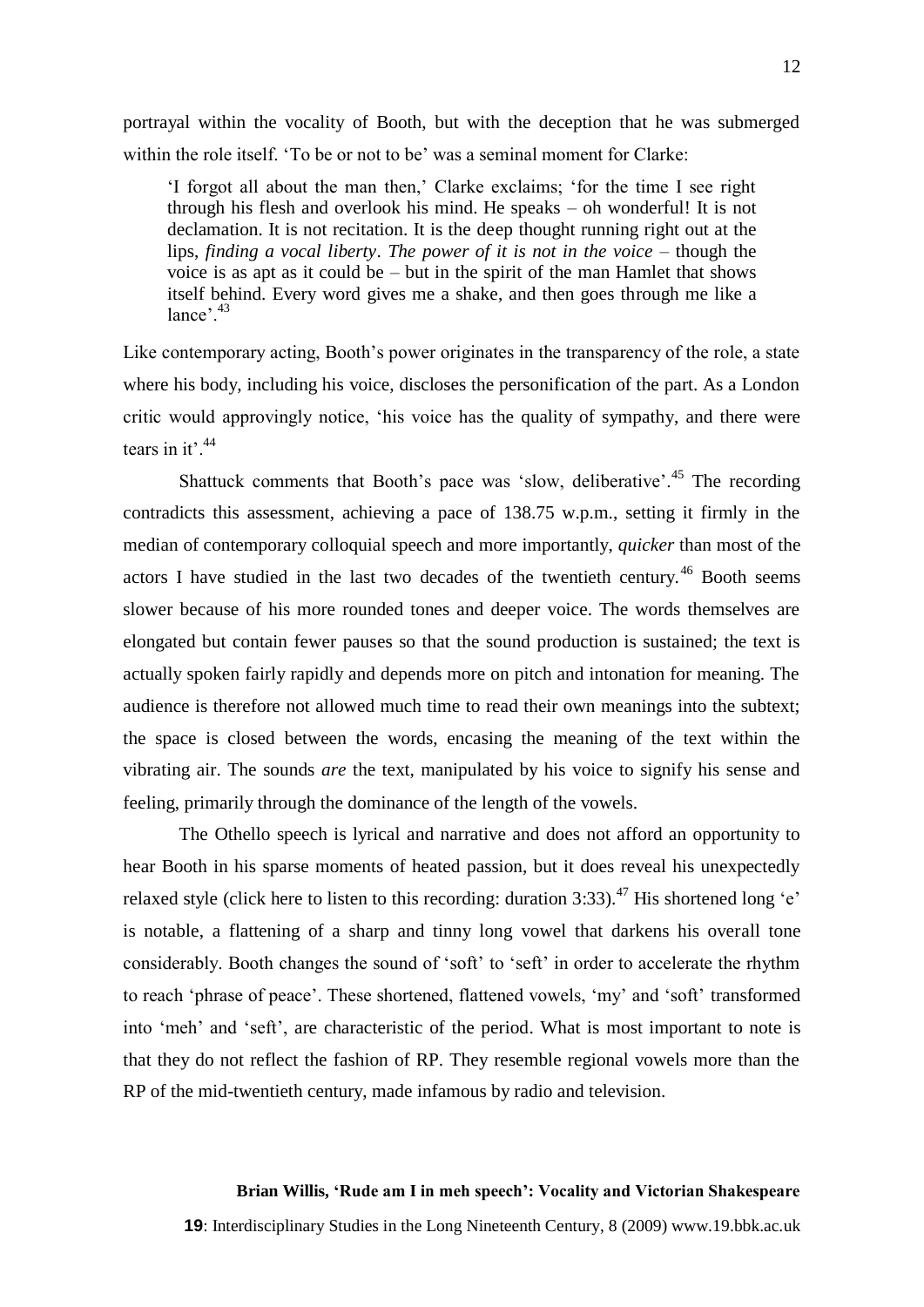The pacing of the recording is even and steady; Booth never seems to make massive leaps forward or slow to a dirge. His voice remains within a one octave range and continues to rise and fall as if the actor were going through musical scales. He begins the speech at the bottom of the staff, reaching an octave peak on '*no*ble' – again a long vowel ‗o' – and then descends to ‗masters'. His ‗no more' is played in the bass register and plucked like two violin *sforzandi*, emphasising his dismissal of the abduction charges. Words of particular interest are leaned on and highlighted; the darkness of drugs, charms and conjuration are counterbalanced by the brightness of the *'mighty magic'* he conjures, with the hint of a smile in his voice. On several occasions, Booth leans on moments of assonance and alliteration, recognising and encouraging the aural quality of those poetic devices. Rhythm, repetition and an ordered pattern are Booth's highest concerns, whereas words that alter that sound are shortened and the phrases of particular poetic quality are lengthened. The pace is also affected by his choice to end several poetic lines on an upswing of pitch, retaining interest past the enjambment and into the following line, making the pace hurtle forward with intonation.

Much of the meaning is conveyed through a variety of pitch that colours the words or phrases. These techniques retain the lyrical qualities of Othello's speech while giving it a mesmeric rhythm that sounds more contemporary than one would expect. The only pause is placed before his declaration that his story is done, breaking the illusion of Othello's story to focus on Desdemona's reaction to his aural conjuration. Where a contemporary actor may choose to place more pauses in the story to reflect a seeming spontaneity and the discontinuity of thought, Booth facilitates the literary quality of the speech, hypnotizing our ears through continual utterance of the text, indicating there is magic in the web of it.

The quality of Booth seems to represent the spirit of the age, according to Ellen Terry. She was born into an acting family, apprenticed to play child's roles in the Shakespearean repertory against Charles Kean. The power of speech was an important value in this theatrical family. For Terry, her two primary influences were patriarchal: Charles Kean ‗was a beautiful elocutionist [and] it was to his elocution that father owed his engagement with Macready'.<sup>48</sup> She once described a boy madrigal in France as having the ideal tonal quality: 'pure, effortless and clear'.<sup>49</sup> Kean embodied this quality:

## **Brian Willis, 'Rude am I in meh speech': Vocality and Victorian Shakespeare**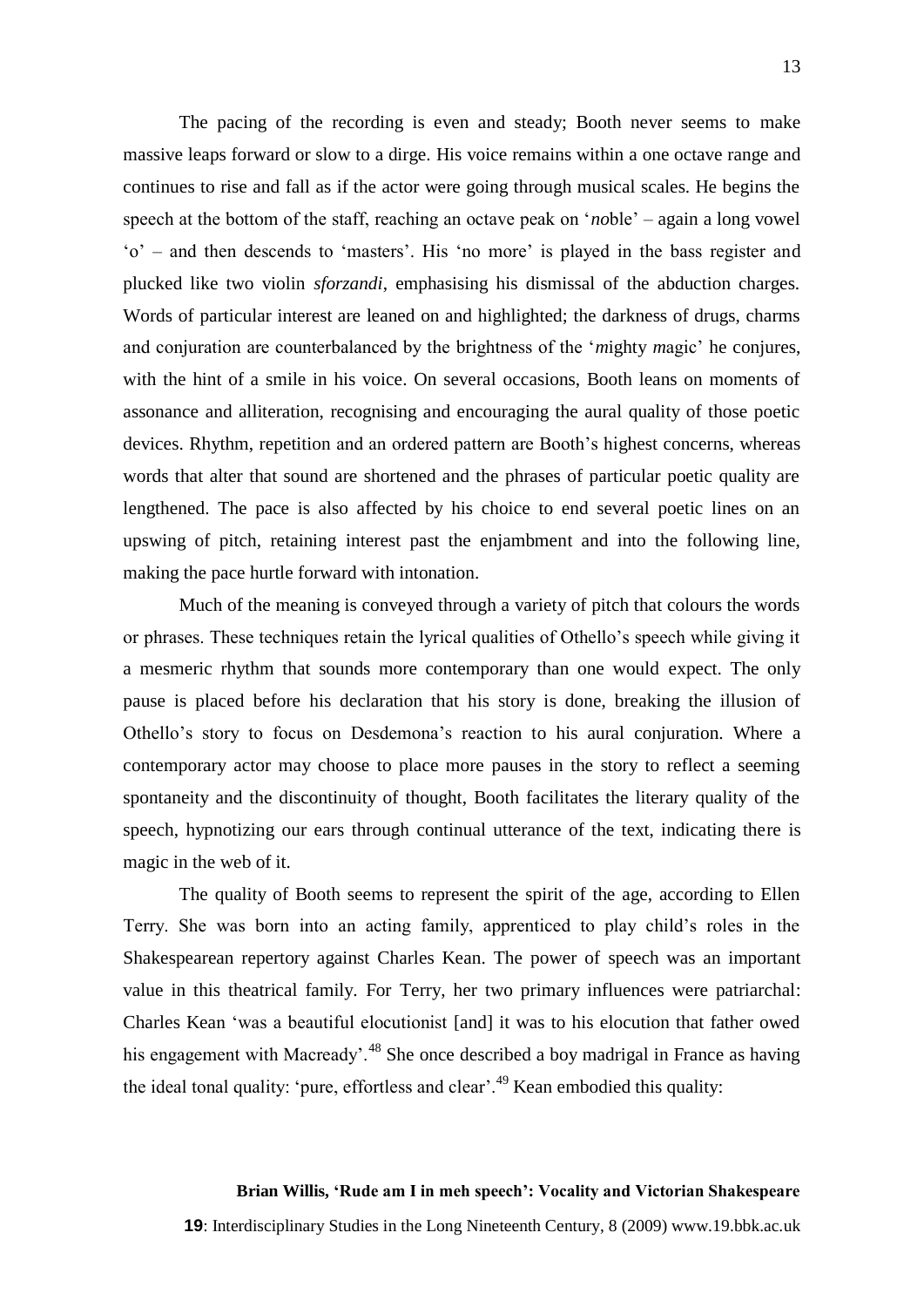His voice was also of a wonderful quality – soft and low, yet distinct and clear as a bell. When he played Richard II, the magical charm of this organ was alone enough to keep the house spell-bound  $[\dots]$  Yet others only remember [he] always spoke as if he had a cold in his head.<sup>5</sup>

Jeffrey Richards remarks that this adenoidal centring was in Irving's mind as well; the junior actor Chance Newton recalled that Irving 'used to give me sundry imitations of Charles Kean's evidently "code id the dose" method of delivery'.<sup>51</sup> Clearly, head resonance was deployed in the period and perhaps Charles Kean's nasal timbre was too pronounced even for some of his contemporaries. Terry remembers only the effectiveness of the organ, while others, including Irving, were aware of its characteristic overdependence on nasal resonance. According to Ellen Terry's standards, beautiful elocution is 'clear articulation', effortless projection 'to the back of the gallery', with due attention paid to the separation and space required to produce the emotional sounds embedded in their utterance.<sup>52</sup> She was taught to 'vary the pace', and to reach emotional climax by emphasizing the right words and speaking with velocity and passion to compensate for their length and space. $53$ 

Terry detailed some of her training with Charles Kean's company in her autobiography. She recalls that 'Mrs. Kean taught me to draw my breath in through my nose and begin a laugh […] I can hear her now lecturing the ladies of the company on their vowels. "A, E, I, O, U  $\lceil$ ...] are five distinct vowels, so don't mix them up altogether"<sup>34</sup>. This focus on clarity and precision of expression could easily be mistaken for the advent of Received Pronunciation in the theatre, but Terry herself dispels this notion:

Pronunciation should be simple and unaffected, but not always fashioned rigidly according to a dictionary standard. No less an authority than Cicero points out that pronunciation must vary widely according to the emotions to be expressed; that it may be broken or cut with a varying or direct sound, and that it serves for the actor the purpose of colour to the painter, from which to draw variations. Take the simplest illustration. The formal pronunciation of A-h is ‗Ah,' of O-h, ‗Oh,' but you cannot stereotype the expression of emotion like this. These exclamations are words of one syllable, but the speaker who is sounding the gamut of human feeling will not be restricted in his pronunciation by dictionary rule. It is said of Edmund Kean that he never spoke such ejaculations, but always sighed or groaned them. Fancy an actor saying:

'My Desdemona! Oh! oh!' oh!'

#### **Brian Willis, 'Rude am I in meh speech': Vocality and Victorian Shakespeare**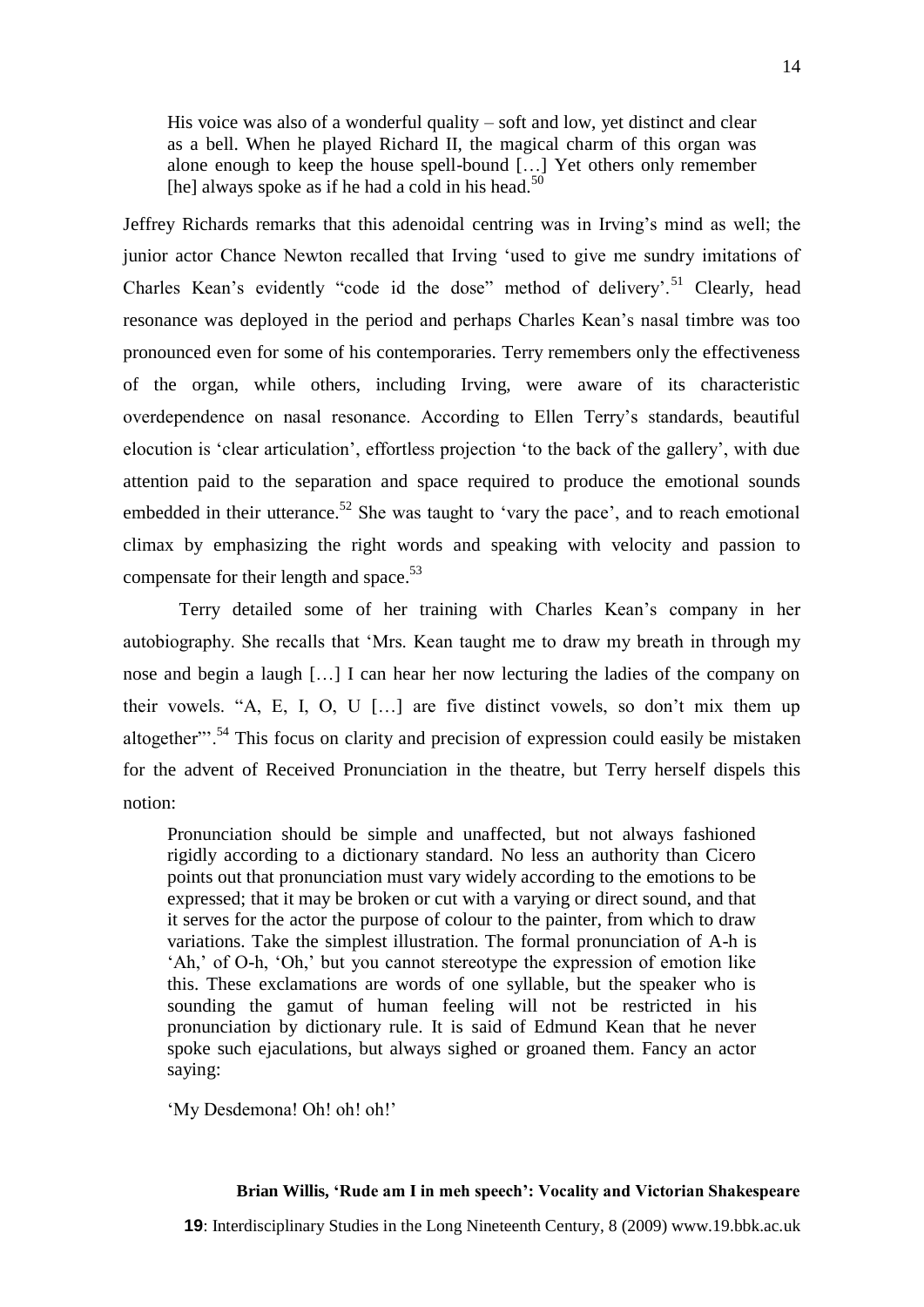Words are intended to express feelings and ideas, not to bind them in rigid fetters; the accents of pleasure are different from the accents of pain, and if a feeling is more accurately expressed in nature by a variation of sound not provided by the laws of pronunciation, then such imperfect laws must be disregarded and nature vindicated!

The expression of the text should not be constricted by the bounds of grammatical laws, and the actor is the agent for delivery of the aural signifiers of emotion embedded within it. If the actor feels that the delivery of those signifiers is hindered by their expression in precise pronunciation, then the actor can bend the rules of grammar to enhance the sonic content of the text.

This flexibility of pronunciation is exemplified by the sounding of 'meh' for 'my' by actors of the period.<sup>55</sup> Terry, in all of my searches on the subject, is the only practitioner to explain the alteration of the sound and its function in Victorian theatricality. Despite our perceptions, the vocality of Victorian actors was less precise and 'proper' than their sounds lead us to believe. Ellen Terry explained how those interpolations functioned in the actor's repertoire:

As for the ejaculations, the interjections and grunts with which Henry [Irving] interlarded the text, they often helped to reveal the meaning of Shakespeare to his audience  $[\dots]$  I never contracted 'my' without good reason  $[\dots]$  I saw that the 'my's' sounded ridiculous, and abbreviated the first two ones into 'me's'.

The shortening and darkening of that bright 'my' into 'meh' was an aesthetic choice that enhanced the rhythm of dramatic speech, and helped point to words of particular meaning for the speaker. It is also important to note that the sound of 'meh' corresponds in no way with the sounds of Received Pronunciation.

Perhaps the most illustrative instance of the power of 'meh' comes from linguist David Crystal and his experiments at the Globe with Early Modern English dialects. Crystal claims that the schwa was widespread in early modern England, and its effect may be felt as late as the early twentieth century:

In this style, such words as *my* and *thy* would have been pronounced [m**I**] and [th**I**] – an effect which is sometimes seen in modern English writing when we see such spellings as *me mother* or *thi dad* […] When Romeo says ‗It is my lady. O, it is my love!'  $(2.2.10)$ , it sounds like 'me lady' and 'me love', and we must be careful not to read in any association of uneducated speech at this point. Such cultural assumptions were nineteenth-century developments.<sup>56</sup>

## **Brian Willis, 'Rude am I in meh speech': Vocality and Victorian Shakespeare**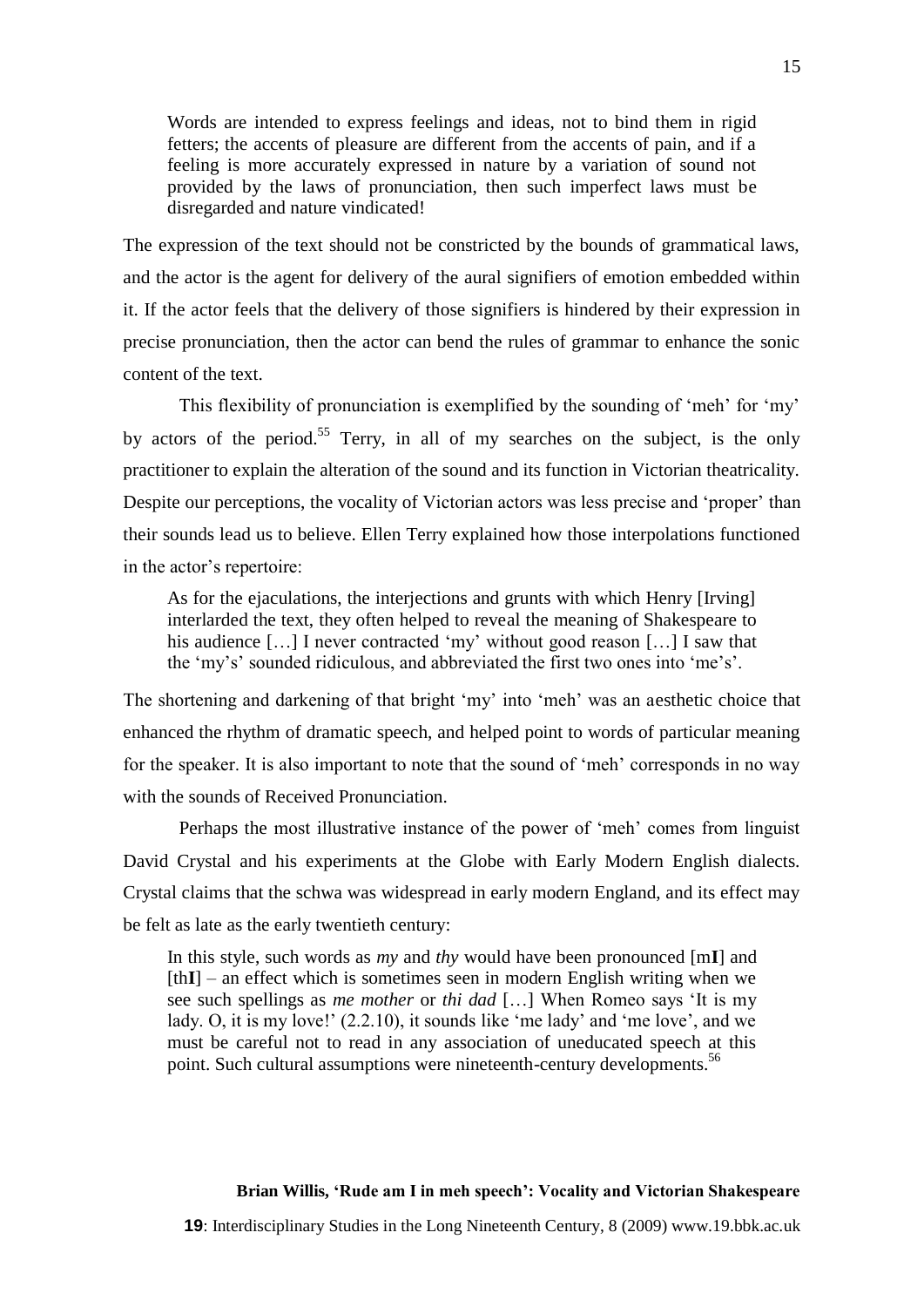This pronunciation may have been acceptable to a late-nineteenth century audience as an indicator of 'older', 'Shakespearean' English, or it may merely have been accepted as the sound of colloquialism. Certainly, Ellen Terry feels that she must explain or apologise for its usage by 1908, but it was not the prescribed English of the classroom. Shakespeare and RP were incongruous to these audiences. The propriety of 'my' sounded ridiculous to Lyceum actors next to the rhythmic syncopation of 'meh', so the verisimilitude of the latter was expected of its prominent actors.

Despite her training in all of the tools of classical and melodramatic speaking, Terry's ideology of versification was not rigid, nor did it advocate space and slowness over pace and intensity. Her mentor Tom Taylor attacked an actress for monotony and stiffness, lack of vitality and plasticity, with her Rosalind 'all minute-guns and *minauderies* […] a foot between every word, and the intensity of the emphasis entirely destroying all the spontaneity and flow of spirits which alone excuse and explain'.<sup>57</sup> Staccato, slow and pondering declamation was not considered good acting. The playwright Charles Reade advised her to slow her pace but only ‗done moderately, of course […] I do not expect or desire to make a melodramatic actress of you, but still I think you capable of any effect, provided *it is not sustained too long*<sup>58</sup> Reade also emphasized pace with a particular stress on rhetorical flourish: ‗Climax is reached not only by rush but by increasing pace […] study to speak these lines with great volubility and fire, and settle the exact syllable to run at'.<sup>59</sup>

These approaches are evident in the surviving recordings of Terry. Her pace is breezy and conversational, but when she hits an emotional peak, as in the potion speech of Juliet, her voice lengthens the long vowels in her head tones, exercising vibrato in those moments to indicate the trembling of the nerves that, in this instance, indicate fear (click here to listen to this recording: duration  $3:57$ ).<sup>60</sup> In other examples, such as 'The quality of mercy is not strained', her tone is remarkably contemporary to our ears, indicating that this speech was not set in parentheses as a set-piece, but delivered by Terry as part of the dramatic action (click here to listen to this recording: duration 2:34).<sup>61</sup> Even more important is Terry's opinion on the multiplicity of options available to an actor with the necessary background for the stage:

Nowadays acting is less scientific (except in the matter of voice-production) than it was when I was receiving hints, cautions, and advice from my two

## **Brian Willis, 'Rude am I in meh speech': Vocality and Victorian Shakespeare**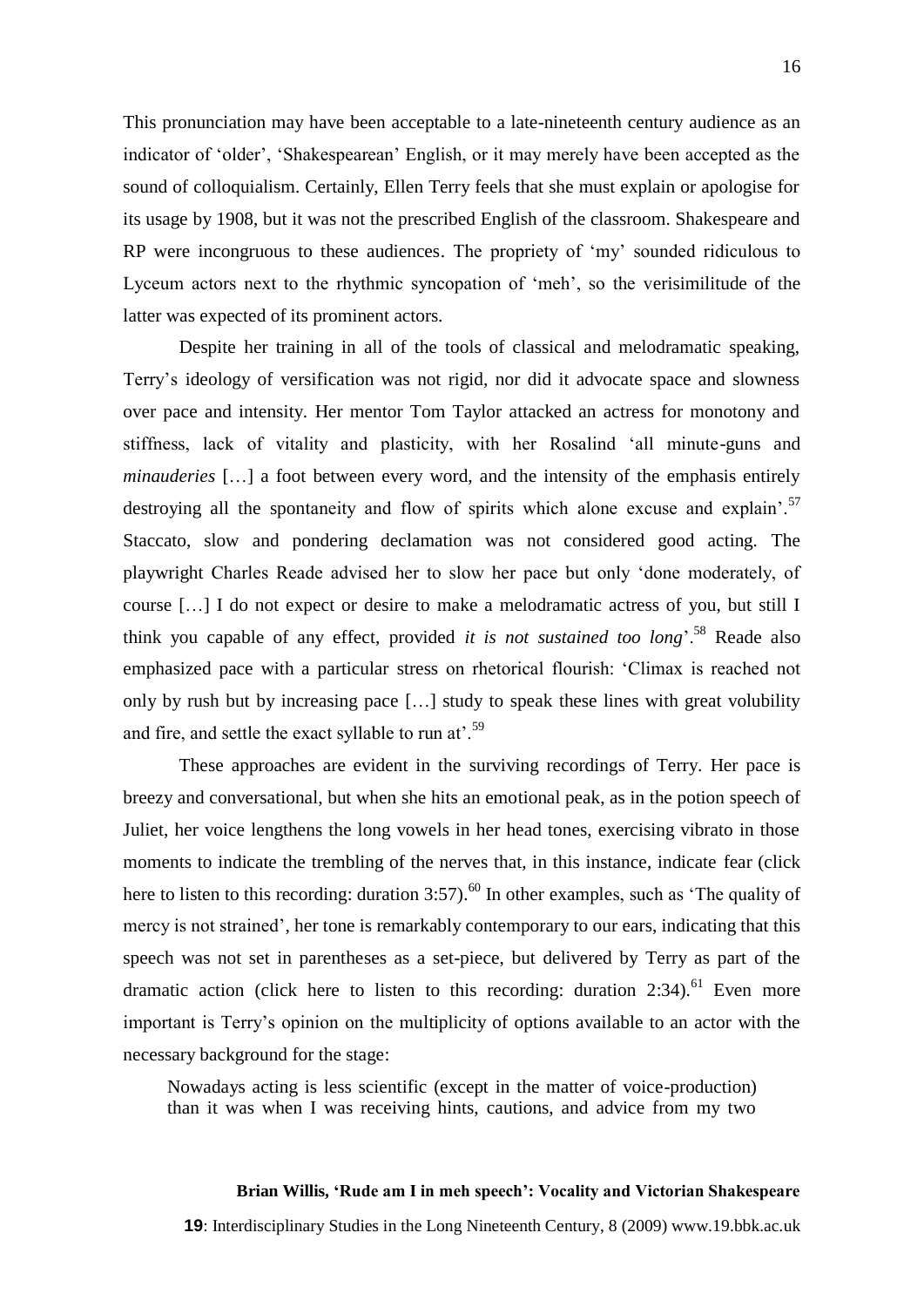dramatist friends, Charles Reade and Tom Taylor; and the leading principles to which they attached importance have come to be regarded as old-fashioned and superfluous. This attitude is comparatively harmless in the interpretation of those modern plays in which parts are made to fit the actors and personality is everything. But those who have been led to believe that they can make their own rules find their mistake when they come to tackle Shakespeare or any of the standard dramatists in which the actors have to fit themselves to the parts. Then, if ever, technique is avenged! $62$ 

With Shakespeare, text dictates the rules of vocal interpretation, and an actor can only stray from those rules so far before the verse is disrupted. Henry Irving, however, broke many of these rules on his way to the Lyceum stage.

## IV

John Brodribb was born with a stammer. It also appears that he suffered from catarrh. These two maladies surely affected his speech all of his life: the physiological problem forcing him to adopt a personal style, and the psychological effects of the stammer problematising precision of speech. In adopting his stage name, he discarded the surname that indicted his West Country origins: Broad-rib, a name that could stand for the power of breath control that it seems Irving never truly mastered. He took elocution classes to control his stammer and eventually was tutored by Samuel Phelps. Edwin Booth's first visit to England in 1861 also influenced his vocal work, and he began tackling major roles.

He was initially attacked on all fronts as ridiculous and unacceptable, with a lack of physical strength apparent in his vocalisation and strange gait. His Hamlet was initially so unrecognisably progressive that silence greeted his portrayal until the third act, with the pyrotechnics of the nunnery scene breaking down the fourth wall he had built into the earlier portions of the play. He chose to deliver the soliloquies not to the audience but as if thinking aloud, and this clearly stunned his first auditors. He began to integrate such innovations as pausing for spontaneity before the word 'peacock' in recognition of the fan in his hand. $63$  Although there were complaints that he could not be heard, Clement Scott remarked: ‗He is not acting; he is not splitting the ears of the groundlings; he is an artist concealing his art; he is talking to himself; he is thinking aloud'.<sup>64</sup> More conservative critics complained that he 'turned verse into prose', and that the soliloquies were full of ‗interjected pauses and natural stresses' which disrupted the pacing of his speeches so that

#### **Brian Willis, 'Rude am I in meh speech': Vocality and Victorian Shakespeare**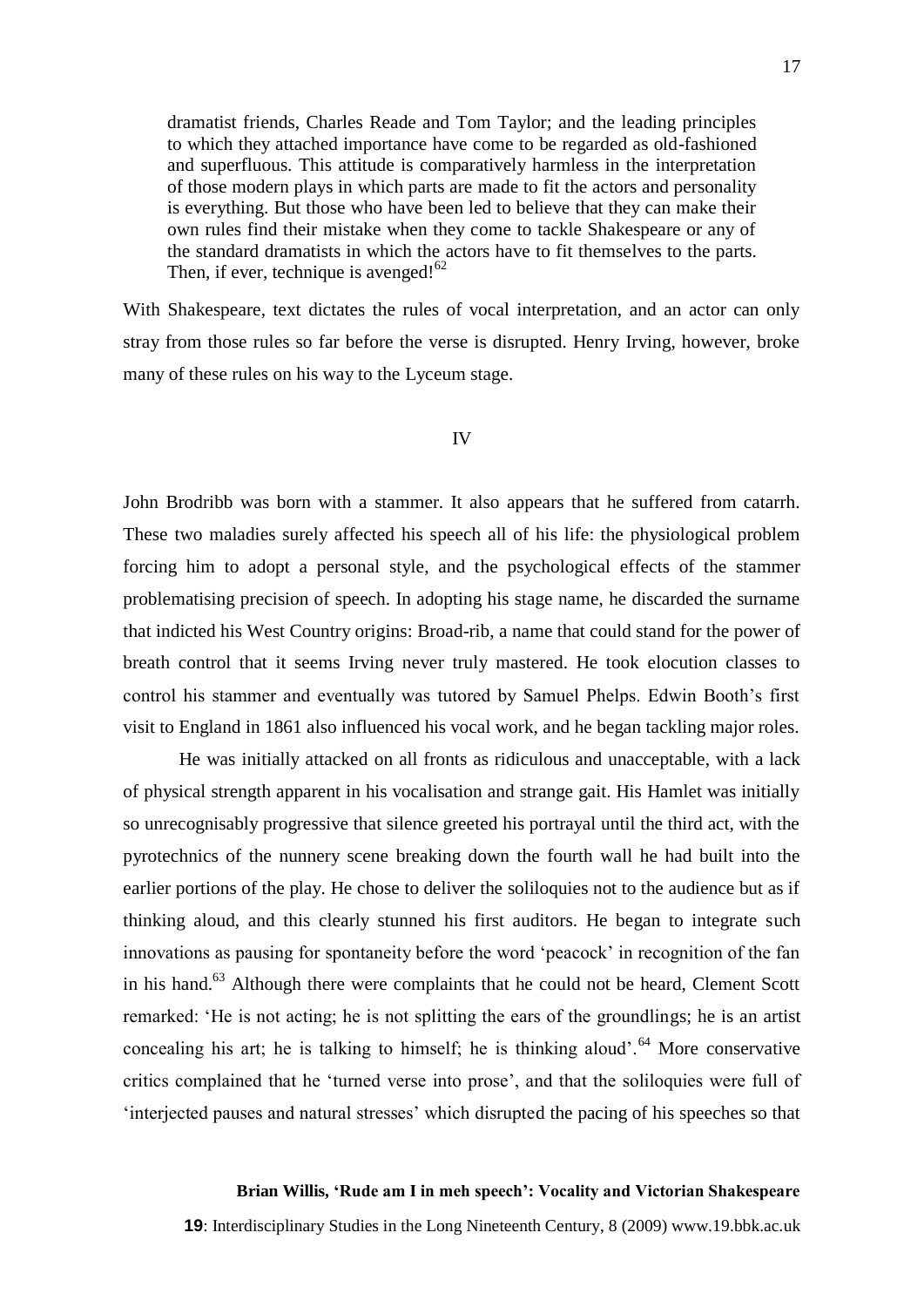this longer passages are without the music of sustained elocution'.<sup>65</sup> His performance began to deconstruct the poetry of the text, breaking into the colloquial patterns of everyday speech with its hesitations and interjections. It is particularly important to note that ‗natural stresses' were used, an indication that Irving was striving for colloquial speech and sense.

Irving's voice was often criticised, and it is through the vivid recollections of his idiosyncrasies and his faults that we can negotiate an understanding of what it must have been like to hear him speak in the Lyceum. Henry Arthur Jones elaborated on the placement of his voice in detail:

The words were sparingly ejaculated from the roof of the mouth and the base of the nose through narrowed teeth and lips, in a hard, thin, supercaustic tone, as bloodless and dry as the caked grey pumice. The open vowels were instinctively avoided and clipped down in his own private way; many of the o's and broad a's became almost i's and e's; not a word came from the throat or chest, much less from the heart; every syllable in the short sentences were precise, calculated, barbed, and reached its mark. This method of utterance could not, of course, be used to convey frank, generous utterance, or to deal wholeheartedly with any subject. But it was tremendously effective, searching, withering, forbidding, exclusive, dominating, unanswerable. It was like a jet of carbolic acid.<sup>66</sup>

He constricts his vocal passage with 'narrowed teeth and lips', speaking with a hard tone that flattens the stronger vowel sounds, but Irving also seems to be closing off his body to expression, interiorising himself. His voice is a mask: ‗withering, forbidding, exclusive, dominating, unanswerable'. These images all refute the idea of 'beauty' and 'poetry' in the voice of the leading male actor of the late Victorian stage. His vocal problems were legendary, as Lena Ashwell relates:

He had a high, thin voice, and when he needed depth of tone to express the seething passion that was in him he had no quality of sound to carry the message to his audience. So he prolonged the vowel sounds in a peculiar and sometimes irritating way.

Irving coped with his shortcomings in the only way that he knew, by using the section of his body that could cope with expression without failing him: his head. Shaw, always eager to attack Irving, noticed that his 'peculiar nasal method of securing resonance obliged him to pronounce our English diphthongs as vowels', that is, in a perceptibly regional manner.<sup>67</sup> His various difficulties caused Irving to speak in constricted ways,

## **Brian Willis, 'Rude am I in meh speech': Vocality and Victorian Shakespeare**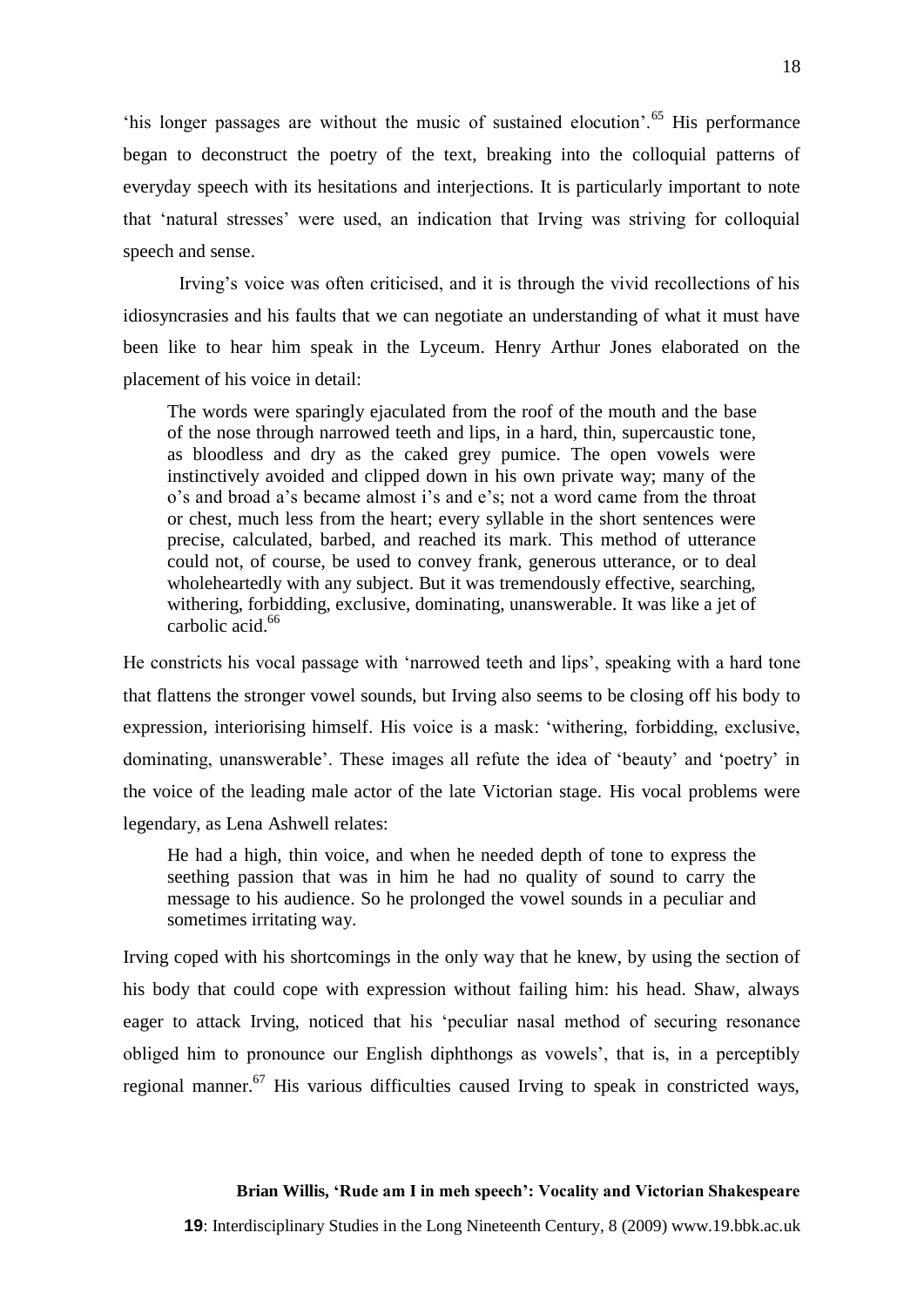forcing his body and voice to work against each other at the expense of grace in both. This vocal anxiety was reflected in the sound of his voice. Eden Phillpotts recalls:

I have heard Salvini, Forbes-Robertson, Booth, the American, and many another famed for resonance and mellow purity of diction and intonation; but they were as singing birds to the bodeful and pregnant ring of intellect in Irving's staccato, raven croak. Elocution, after all, is the art of making your words and meaning absolutely clear, and he never failed to do that.<sup>68</sup>

Unlike Booth and his predecessors, Irving did not sustain auditory space with continual intonation; rather he halted and stopped with sounds, limping much like his infamous gait, the resonance of his utterances reverberating off of the walls of the theatre in the spaces that Irving left between the words. Irving did not rely on pure sensation for his effect, but combined the sensory impact of elocution with the intellectual scalpel of rhythm and pause. Importantly, Phillpotts praises Irving exactly for his lack of refined technique.

The 'raven's croak' could indicate lack of breath support and damaging strain in his throat. This would support several comments by his critics and peers. Ellen Terry admitted that when Irving was carried away in passionate passages, he could forget to keep his voice under control and damage it:

He screamed and ranted and raved – lost his voice, was slow where he should have been swift, incoherent where he should have been strong. I could not bear to see him [as Othello]. It was painful to me. Yet night after night he achieved in the speech to the Senate one of the most superb and beautiful bits of acting of his life. It was *wonderful*. He spoke the speech, beaming on Desdemona all the time. $69$ 

Irving could tear a passion to tatters but, more importantly, this detail reveals that despite Gordon Craig's insistence that Irving was always in precise control of his acting at all times, there were moments when Irving could lose control of his voice and sound unrefined.

Despite these moments, his audience often grumbled about inaudibility. No less a patron than Queen Victoria noted that 'his elocution is not very distinct, especially when he gets excited'.<sup>70</sup> *The Times* criticised his performance in *The Cup* as ‗unintelligible to the larger part of the audience', and the *Weekly Dispatch* felt that 'many of the lines [...] were lost in consequence of the faulty enunciation of the actor'.<sup>71</sup> Much of this can be attributed to Irving's flattening of vowel sounds, which would stifle them from carrying in the auditorium. The centring of resonance within his head would not help his audibility if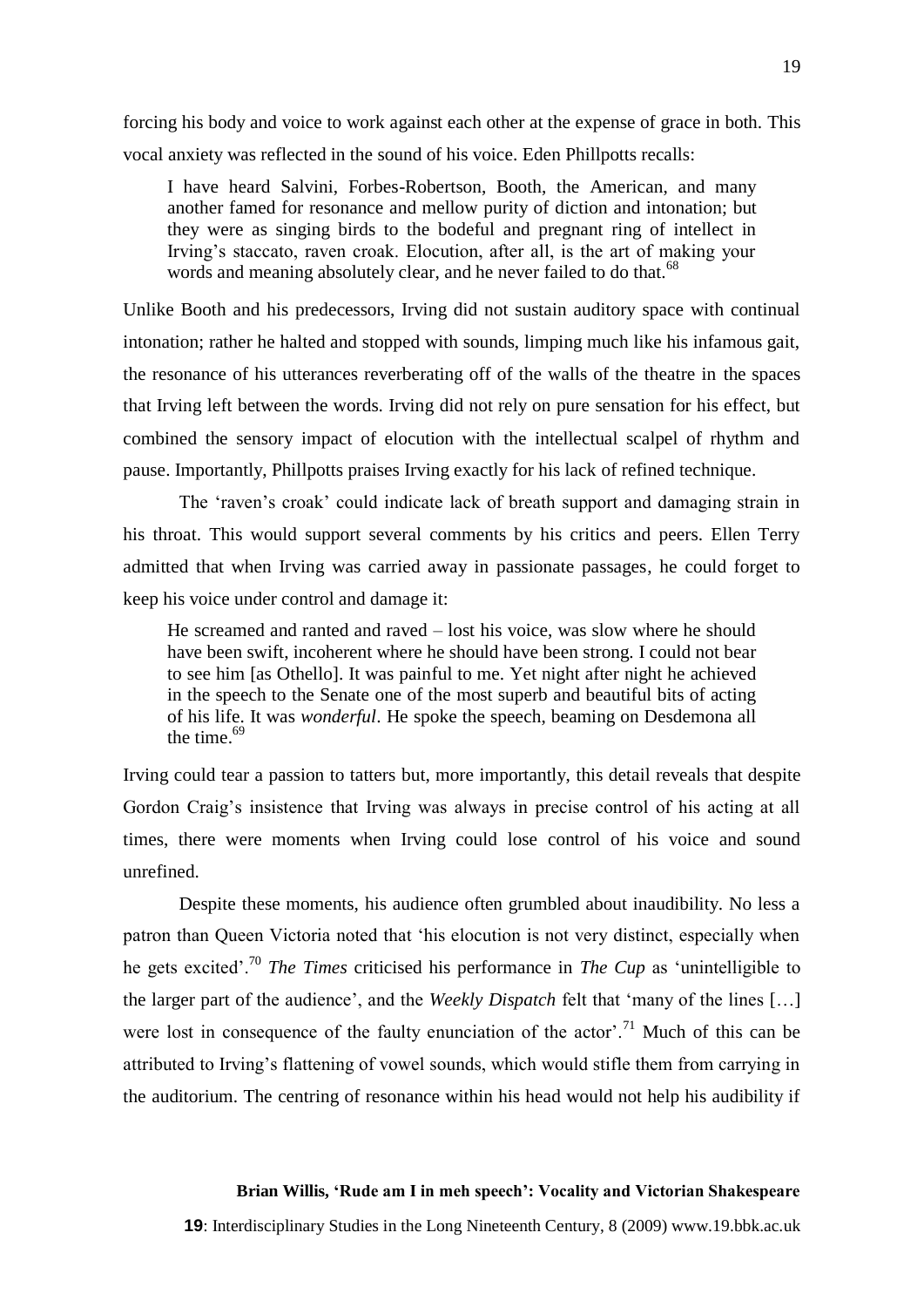he was flattening his vowels and keeping his mouth closed and tense. But I would argue that these perceptions are more likely a misunderstanding of what Irving was attempting with his voice; certainly he would not have been considered the actor of his time if no one understood what he was saying.

Irving was always a nervous actor on first nights, and as we have seen, excitability affected the way he spoke the lines. Waiting in the wings to open *Lear*, Irving was inspired to try something new vocally with the part. It was not received well and a patron called out for him to speak up, which was when he realised that his experiment was a failure and he altered accordingly. The press jumped on his deviation, sardonically noting 'our leading actor murmurs, grunts and groans, but never speaks'.<sup>72</sup> Whether Irving was attempting the faint voice of an older man, we do not know, but what we can determine is that he was clearly departing from tradition, both consciously and unconsciously.

From Gordon Craig's description, we know that Irving had a style that strayed from perceptions of 'perfect' English-speaking:

It was brought against Irving that he could not speak our English tongue. This accusation went on for some twenty years or so, after which folk gave it up, despairing of teaching Irving how English should be spoken.

Irving, never deaf to criticism, tried to speak as neatly, as nicely as any sucking dove; but, when he grew a little excited, as is customary with great actors, he would return to his old way of utterance.

He would say ‗*Gud*' for ‗*God*'; ‗*Cut-thrut dog*' for ‗*cut-throat dog*' (*Shylock*); ‗*Tack the rup from mey nek*' for ‗*Take the rope from my neck* (*Mathias* in *The Bells*); ‗*Ritz*' for ‗*Rich*' (*Mathias*) […] The effect of the *ritz* instead of *rich* was this […instead of mundane reality] we were horribly thrilled, as at the ominous sound of the serpent about to strike, and we were aware that a duet between the regular throb of the bells and this voice was being sung...Yet again, in *Macbeth*, the passage, ‗*To trammel up the consequence*' became in his mouth ‗*tram-mele up-p the cunsequnce,*' a sharp division of the two *m's*, a brief stop after the first, second, and the fourth words.

[...]

For *good*, Irving said *god*—*sight* was *seyt*—*stood* was *stod*—*smote* became *smot*—*hand* was often *hond* or *hend*.

In short, his tendency was to enrich the sounds of words—to make them expressive rather than refined—what the unskilful in England take to be refined.<sup>73</sup>

#### **Brian Willis, 'Rude am I in meh speech': Vocality and Victorian Shakespeare**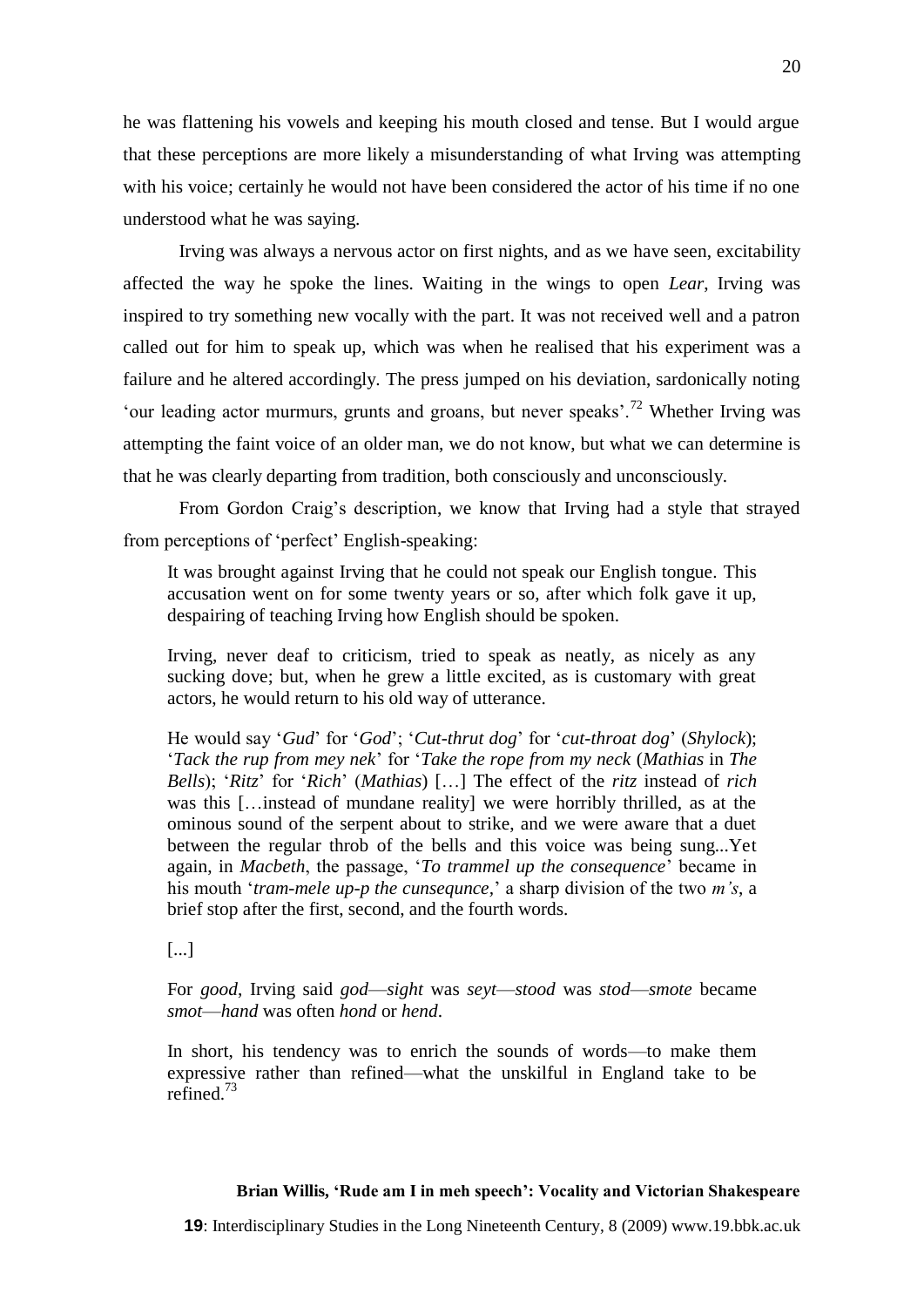Craig asserts, very tellingly, that Irving rebelled, whether consciously or not, against polished speech. This rejection of the received sound of the capital is an embracement of an older tradition, of swift, highly placed vocality with percussive, resonant consonants and flattened, instead of rounded, vowels. This voice spoke with relative speed and with disregard for propriety, a voice rebelling against, and revelling in, the success of the stage.

His pronunciations necessarily force the consonants to bear more of the weight of the words, to make those percussive purveyors of sense more violent and rhythmic, and to make the vowels sound like they do in colloquial conversation. The consonants also vibrate more in his resonators than vowels would. Vowels must resonate in the larger spaces of the chest and mouth to reach depth; the thrill Craig describes when 'rich' becomes 'ritz' originates from the resonance of 'z' in the cheekbones and nose. It is more direct and projected there, whereas 'ch' is trapped and cut off by the mouth. He shortens vowels to reach percussive sounds like  $d'$ ,  $t'$ ,  $p'$ , and the vibrations of  $n'$ . In every instance that Craig remembers, Irving spoke with concern for the more expressive sounds of the words, emphasising the plosives and continuant consonants, with an eye towards their sense, but also with a keen idea of his strength and limitations. Irving knew where his voice was strongest, and placed his sounds there.

As Craig so passionately argues, he spoke with a mind towards oral tradition, the ‗old English speech, and Irving brought back to us something of the ripe old sounds, and damme if we didn't object'.<sup>74</sup> Laurence Irving explained how his grandfather specifically gave his actors the freedom to speak as they were accustomed, anything but adopting an ‗educated' accent:

‗War' he pronounced as it was spelt, to rhyme with ‗far'. Though he could not and did not attempt to impose his dialect on others, no actor in his company was allowed to use the long  $a' - it$  was forbidden to rhyme grass with farce [...] rightly or wrongly, he strove to make words convey not only an idea but an emotion. Those who criticized his methods were those to whom a visit to the theatre was an intellectual exercise rather than an emotional experience.<sup> $\beta$ </sup>

Irving was also heightening the emotional content by approaching it from a populist angle. By the time of the mid-twentieth century, Shakespeare's main characters could be spoken only with Received Pronunciation. Craig is asserting that Irving retained regional traces of an older tradition in his vocality, an expressive theatricalism that eschewed propriety for an older oral tradition.

#### **Brian Willis, 'Rude am I in meh speech': Vocality and Victorian Shakespeare**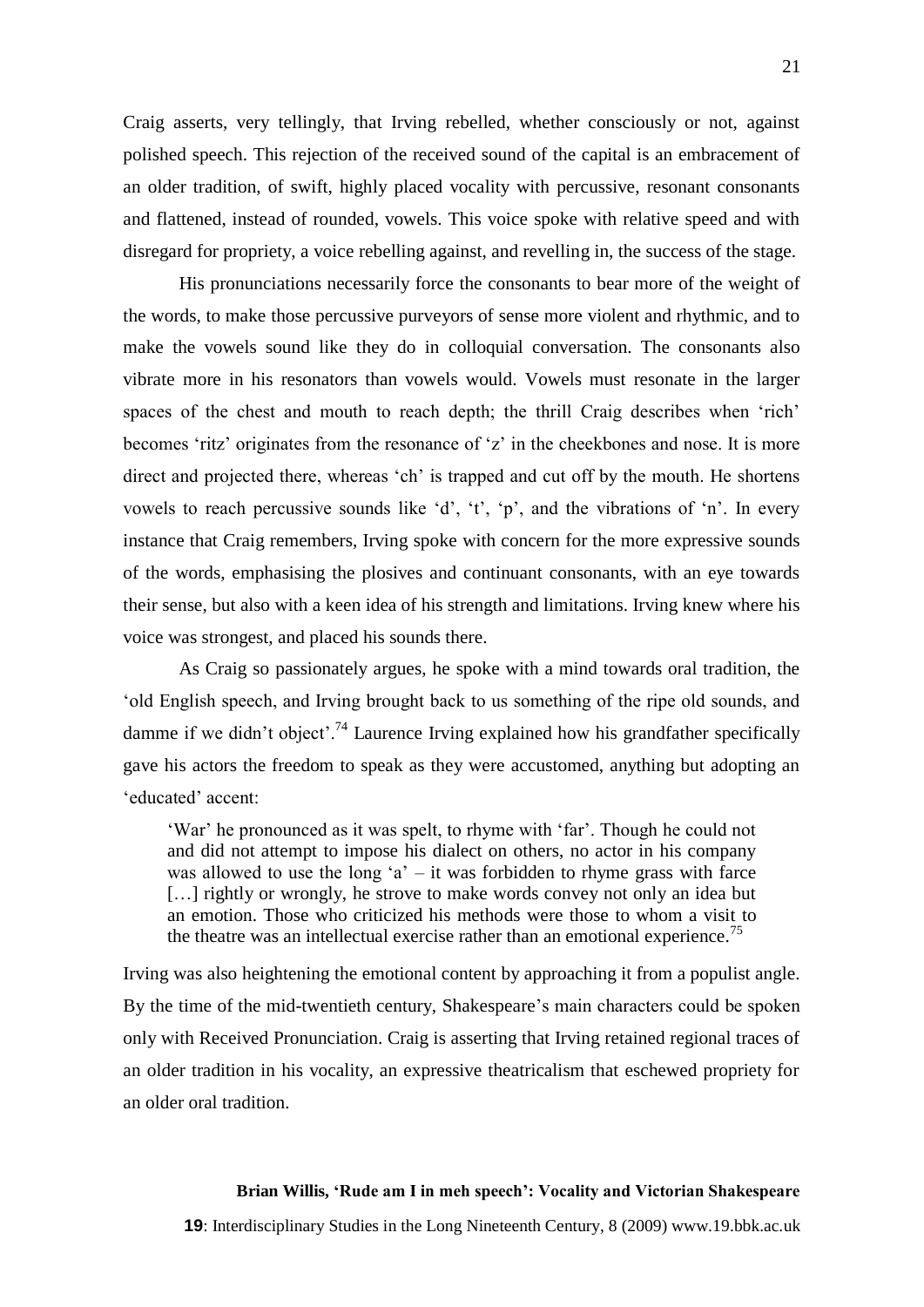The first disembodied playback of his recorded voice triggered in Irving an existential remark: 'My God! Is that my voice?'<sup>76</sup> The two existing recordings of Irving performing Shakespeare are surprising: the fragment of Richard III clocks in at a ponderous 98.53 w.p.m., much slower than his American counterpart Edwin Booth (click here to listen to this recording: duration 2:37).<sup>77</sup> The Wolsey speech, meanwhile, is timed at 130.36 w.p.m., or close to Booth's pace, and some doubt has been cast on its veracity (click here to listen to this recording: duration 2:12).<sup>78</sup> Perhaps Irving was more comfortable with the technology by the time this piece was recorded, but his Wolsey sounds breezy and light compared to his Richard III, almost as if he had mixed up his temperaments: Richard's tone is tragic and Wolsey's conversational.

His pitch changes are exaggerated, his vowels are not flattened, and the four instances of 'my' are long 'i' sounds. The 'ahhhh' moaning at the end of the recording is rushed and perfunctory, contrary to his insistence on how such exclamations should be performed. The contrast with the Richard excerpt is so pronounced that it makes me doubt that it is the same performer. It is easy to speculate on why the Wolsey speech could have been so markedly different: ease with the phonograph, his mood, a changing style of speaking, or a rush to complete the speech before the cylinder ran out. Regardless of its authenticity, there are too many elements of the recording that do not match what we have heard about Irving to call it a fair representation of his style. The lengthened 'my' seems like the mistake of a latter-day imitator unaware of Irving's methodology. I must concur with Richard Bebb that this recording is unlikely to be Irving, for none of the characteristics, especially tempo and idiosyncratic pronunciation, match what we know of him. 79

But in Richard, all of the elements match criticism of his voice and we can verify its provenance. He opens with a long 'o' in 'now' to call attention to the beginning of speech in the play. His rhythm is regular for the most part, but his vowels, although exaggerated to our ears, have the ease and flatness of colloquial speech. They reflect regional approaches to vowels, the sounds that most distinguish those accents to our ears. At moments he gives guttural utterance, perhaps signifying hatred and villainy. Such

#### **Brian Willis, 'Rude am I in meh speech': Vocality and Victorian Shakespeare**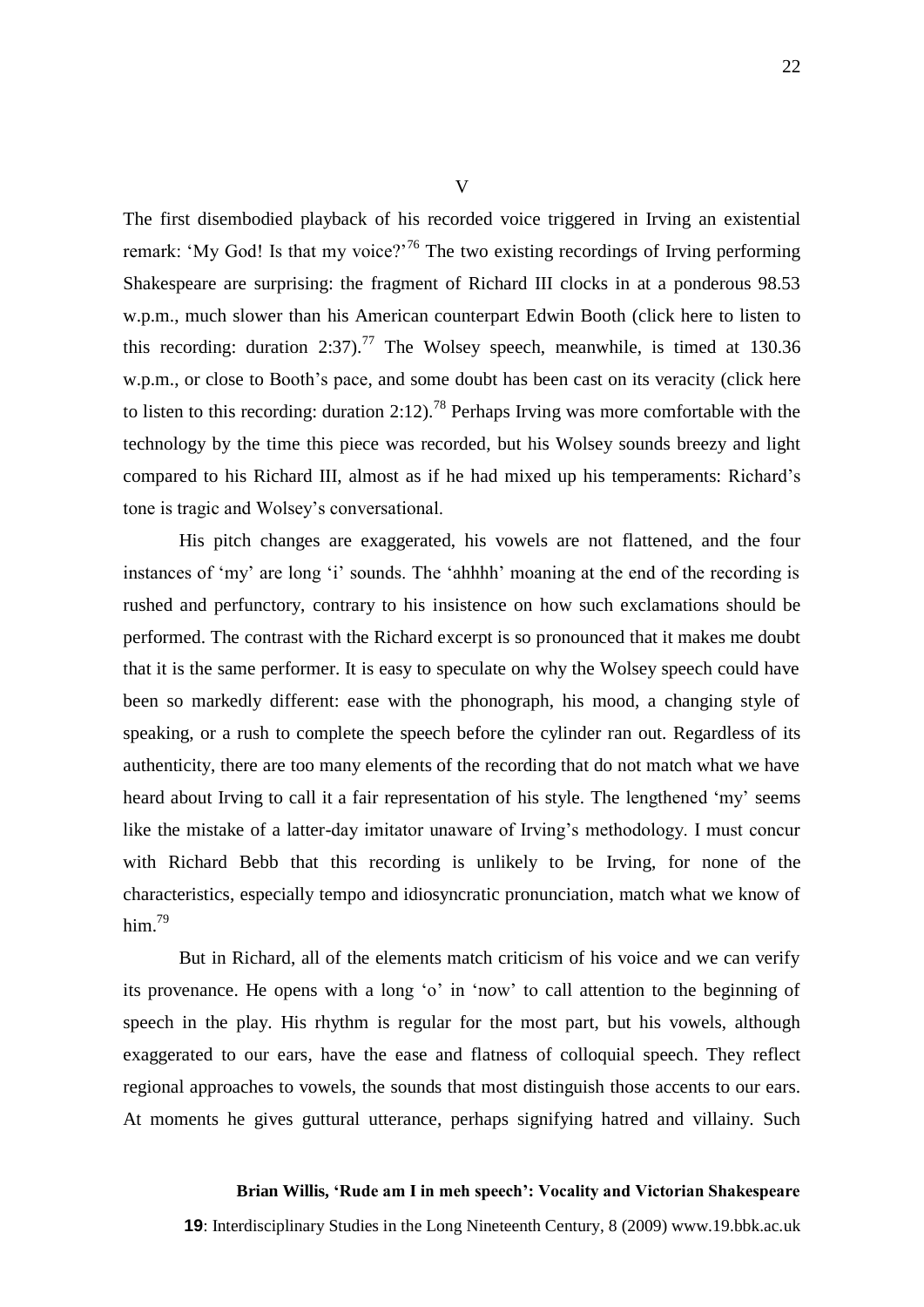growling in the throat, that raven croak, could also have been adopted by Irving to clear his catarrh. If so, it would be another instance of his utilising his defects to his advantage.

He drops to near *sotto voce* with the image of the lute and then pauses, preparing the audience for his pronouncement of antagonism. His ‗I' sets him alone against the pageantry, while his staccato 'ma-je-steh' is a mannered vocal effect used effectively by physical actors such as Olivier. It may also be another instance of the flattening of long ‗i'. He breathes after 'cheated (\*) of feature', perhaps to let that first word sink into the ears, or maybe indicating his lack of breath control. And then, he combines the guttural and staccato to emphasise the mocking of the dogs, adding an interpolated laugh after his turn to ‗why'. Agonisingly, the recording ends where one senses Irving is about to let the vocal pyrotechnics carry us to the end of the speech but within this small excerpt we can hear the idiosyncrasies that his supporters and detractors noticed about his interpretations. The more conservative commentators were startled by his style, which is more colloquial than previously believed, while others were enthralled by his magnetism. Irving's voice, perceived as a regionally generalised *mélange* of dialects, was curious to the Victorians as ‗other', just as his gait and strange interpretations marked him as unique.

The late Victorians did not present a unified front of lingual culture, as was perhaps previously believed. The different approaches of Booth, Terry, and Irving contain evidence of the speaking of elevated verse before RP and, despite the prescriptions of the Education Act of 1870, localising signifiers were widespread. Television and radio have contributed to the idea that RP is spoken by people of culture or importance, but at the time of its proliferation, precision was indeed a problem:

A 1996 study looked for glottal stops in early recordings of a number of people, such as actress Ellen Terry […] They were found to be widespread, with some speakers using glottal stops in nearly 80 per cent of all locations where such an effect would be possible [...] And the important point to note is that they are all upper-class speakers, speaking in formal contexts, and using an accent which these days many people would describe as 'refined'.

We know that accents are established early on in life. Most people have their accent fixed by their teens, and in the days when geographical mobility was limited, this accent would probably stay throughout their lives. So, if Ellen Terry was using glottal stops in the 1910s she was almost certainly using them in the 1860s. Moreover, although these sounds are not especially common in her dramatic renderings, the fact that they were there at all suggests that they would be even more common in her everyday speech. And the fact that upper-

#### **Brian Willis, 'Rude am I in meh speech': Vocality and Victorian Shakespeare**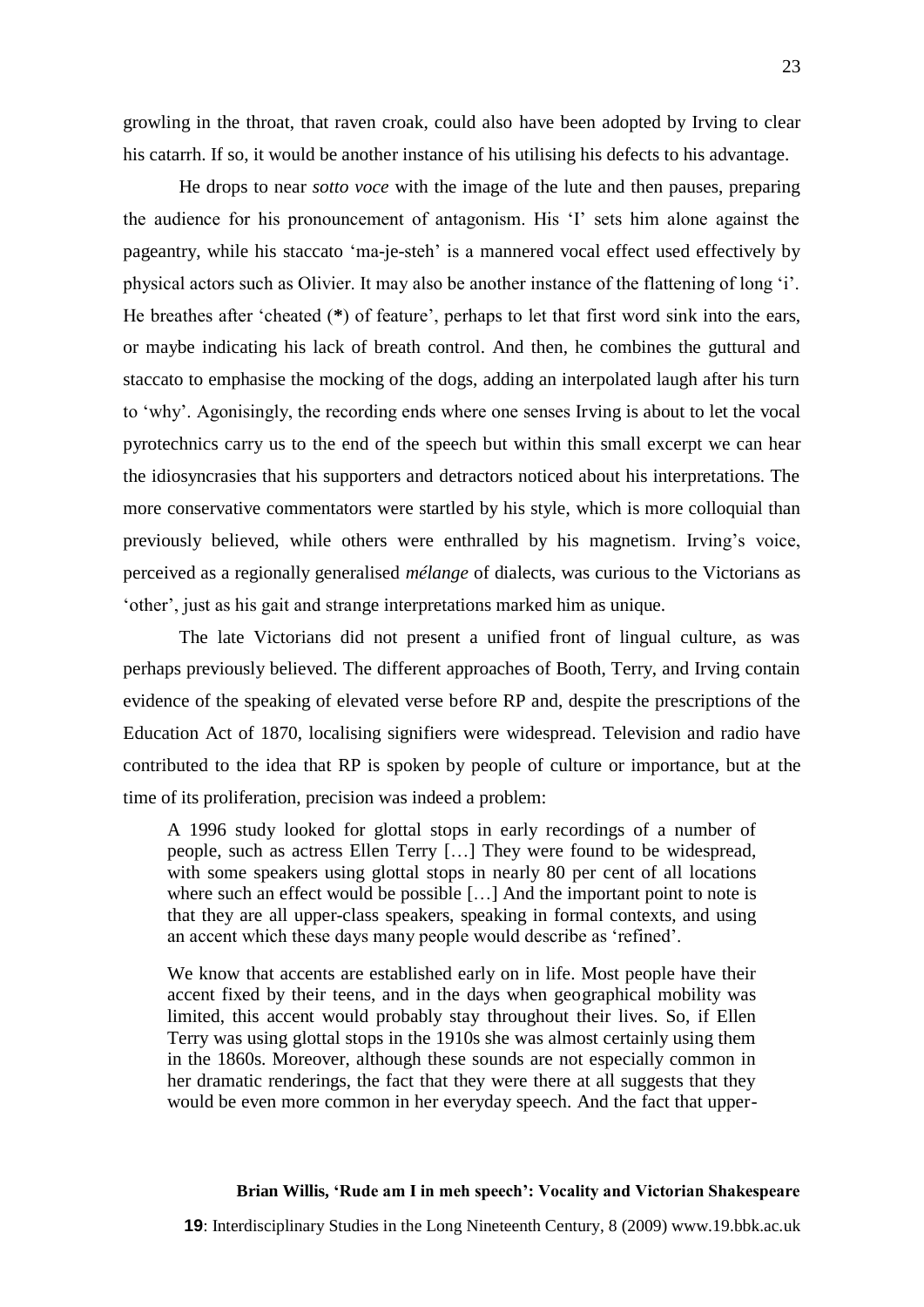class and well-educated speakers used glottal stops suggests that they must have been even more widespread in the speech of other classes too.<sup>80</sup>

It is not realistic to suggest that locality can be eliminated from the voice, and absolute precision instituted where it rarely exists. ‗Upper-class' speech one-hundred years ago sounded significantly different than it did in the 1950s or the 1990s, containing fashionable nuances, such as the glottal stop, that we understand as signifying locality in a contemporary speaker. Despite notions of the fixed qualities of accent, those aspects shift from generation to generation.

#### VI

The approach of the late Victorian period differed to that of the early twentieth century. Performers such as Tree, Benson, and Waller injected more pausing and vibrato into their speech. Unfortunately, the recordings of Tree and Ainley, examples of which are reproduced in the *Playing Shakespeare* series, have been deployed as evidence of an 'outdated' or 'hammy' style of acting, a tradition that hangs over the English actor as a pejorative example of sound's hegemony over sense (click here to listen to a recording of Tree as Falstaff: duration 2.32).<sup>81</sup> Although contemporary actors sometimes use some of the very same techniques, these actors have, for the most part, been marginalised by the homogenising pressures of the RSC brand name and the standardising drives of dramatic schools.<sup>82</sup> The advent of the BBC has proliferated, and even globalised, English classical acting within the framework of Received Pronunciation and a restrained vocal style. The Victorians were unaware of such considerations, and might very well have reacted with the same incredulity at 'our' actors, as we often do at hearing Victorian vocality. It is as if we are on opposite ends of Bell's first telephone, skeptical of the verity of voice on the other end of the transmission.

Perhaps the very reason that those recordings of the late Victorians sound foreign to our ears (and to the ears of critics and practitioners such as John Barton) is the very fact that their sounds originate from outside the confines of Cambridge, London and Oxford. Certainly, Craig and Terry felt the need to defend their masters' voices, but those voices reflected more atavistic sounds than twentieth century ears are accustomed to hearing. Propelled by an entirely different resonance centre, the Victorians found a methodology

## **Brian Willis, 'Rude am I in meh speech': Vocality and Victorian Shakespeare**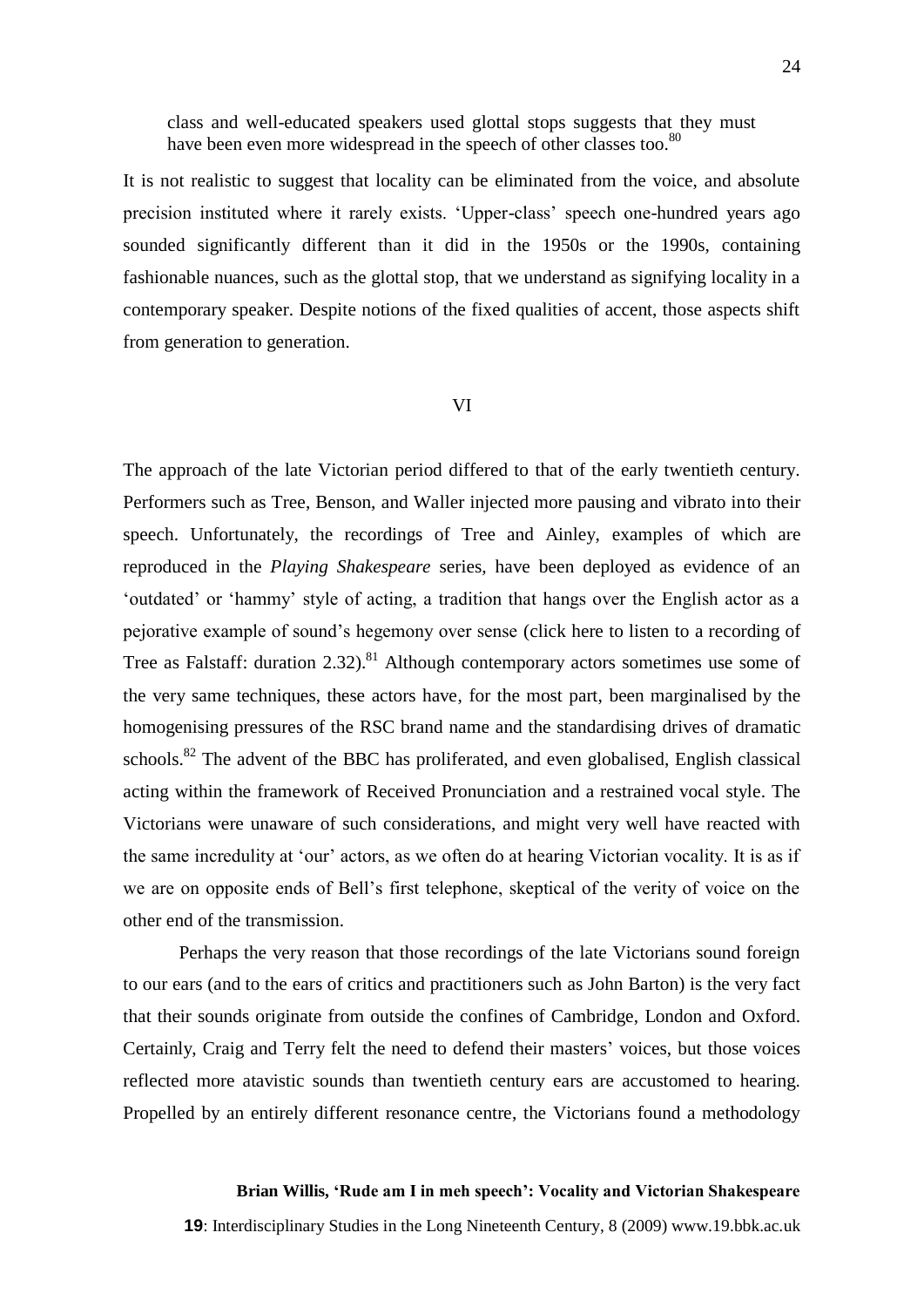that powered the voice through the space of a large auditorium and conveyed the sense of emotionality their auditors expected in the verse. This vocality presented Shakespeare's text as a primal force, unrefined in its expression. We could never accuse them of 'failure' to embody the script, of a 'textual, emotional and poetic thinning-out'.

Attending an 1880 performance of *Othello* at the Lyceum with Booth or Irving performing the title role, one could hear the Moor say ‗rude am I in meh speech' and feel the visceral impact of that roughness in the textures of the words. Victorian actors *were* rude in their speech, perhaps in ways that the contemporary auditor finds difficult to accept. The words themselves conveyed sound and sense in their utterance, unlike those of the contemporary actor, whose silence is sometimes louder than his words. The vocality of Victorian actors was unabashedly theatrical, rude, and confrontational in an era when the façade of such emotions was constrained, placid and still. Their sound was fully embodied, and we can hear its various modulations if we know how to listen for its meanings.

## Endnotes:

 $\overline{a}$ 

## **Brian Willis, 'Rude am I in meh speech': Vocality and Victorian Shakespeare**

<sup>&</sup>lt;sup>1</sup> John Barton, *Playing Shakespeare* (London: Methuen, 1986 [1984]), p. 194.

 $2$  Of course, this idea represents an early nineteenth-century critical conception of Shakespeare's hegemony on the printed page negotiated through the interaction of the reader's imagination over the failure of the stage to manifest that power, as most eminently stated by Charles Lamb.

 $3$  Barton, p. 195.

<sup>4</sup> Barton, p. 196, p. 197.

<sup>5</sup> See Thomas Sheridan, *A Course of Lectures on Elocution* (London: Strahan, 1762), Joshua Steele, *Prosodia Rationalis: An Essay Towards Establishing the Melody and Measure of Speech to be Expressed and Perpetuated by Peculiar Symbols* (London: Bowyer and Nichols, 1775) and John Walker, *Elements of Elocution* (Yorkshire: Menston Press, 1781).

<sup>6</sup> In Tony Crowley, ed. *Proper English?: Readings in Language, History and Cultural Identity* (London: Routledge, 1991), p. 174.

<sup>7</sup> David Crystal, *The Stories of English* (London: Penguin, 2004), p. 287.

<sup>8</sup> Robert McCrum, William Cran, Robert MacNeil, *The Story of English* (New York: Elisabeth Sifton, 1986), p. 272.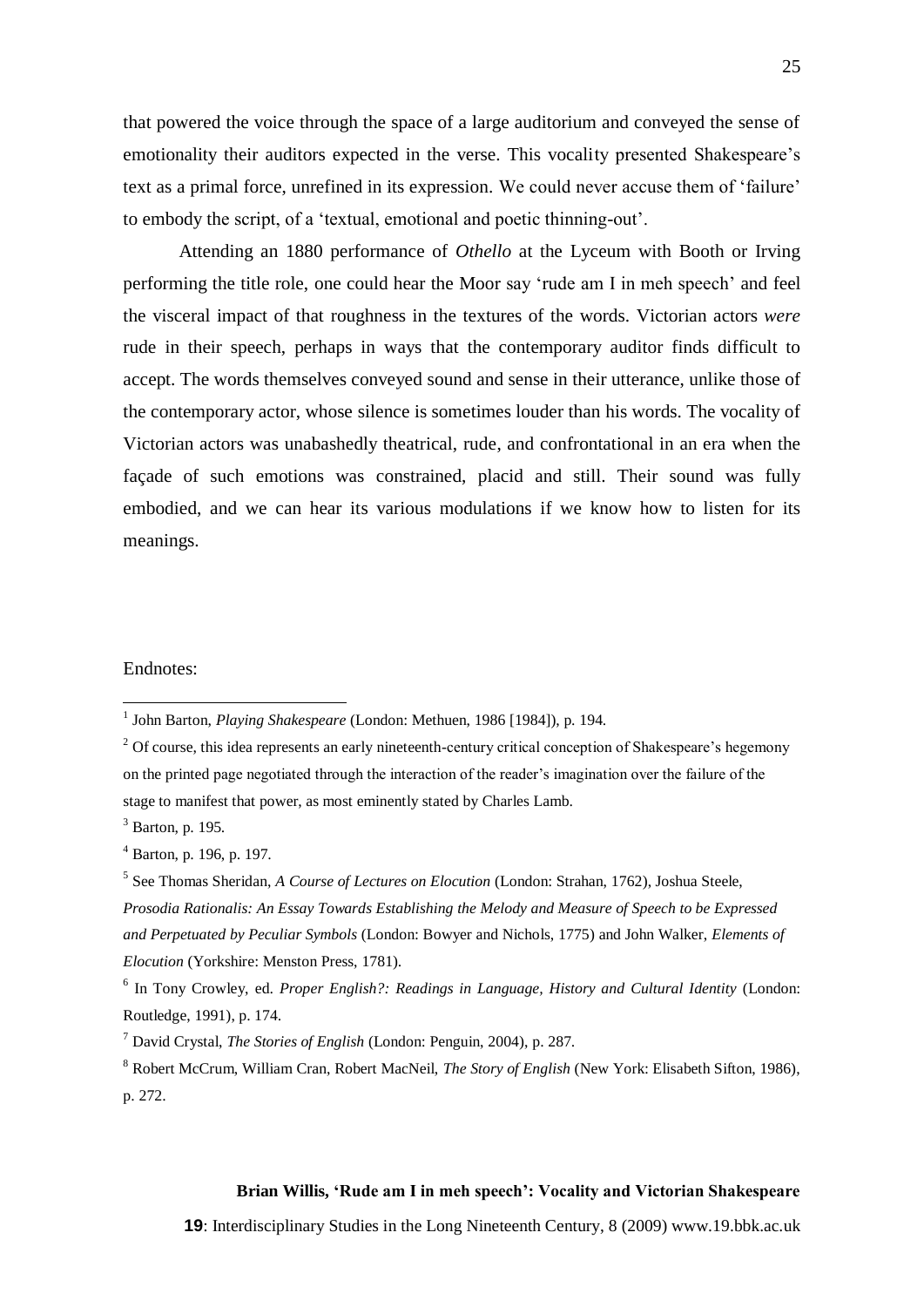<sup>10</sup> Alexander Gil, *Logonomica Anglica* (1619), quoted in Paula Blank, 'The Babel of Renaissance English', in Lynda Mugglestone, ed., *The Oxford History of English* (Oxford: OUP, 2006), p. 215.

Blank, p. 219.

<u>.</u>

See Crystal, p. 252, for a discussion of this schism in vowel sounds.

Received Pronunciation will henceforth be referred to by the abbreviation RP.

All poets' vocal excerpts taken from Elise Paschen and Rebekah Presson Mosby eds., *Poetry Speaks:* 

*Expanded* (Naperville, Illinois: Sourcebooks, 2007).

<sup>15</sup> I hear no evidence, nor have heard any argument, to suggest that these recordings may be altered in tempo. Although contemporary recordings are sometimes altered in playback speed, it does not necessarily follow that these first recordings were altered by Thomas Edison or Colonel Gouraud, his agent in Britain.

Katherine Jewell Everts, *The Speaking Voice*, (New York: Harper, 1908), p. 5; p. 27.

Everts, p. 29.

Frank Townsend Southwick, *Elocution and Action* (New York: Edgar S. Werner, 1897), p. 43.

Wesley Mills, *Voice Production in Singing and Speaking Based on Scientific Principles* (Philadelphia:

Lipincott, 1913), p. 142.

Mills, p. 215.

 Frank H. Fenno, *The Science and Art of Elocution* (New York: Hinds, Noble, and Eldredge, 1878), p. 19. Fenno, p. 29.

David J. Smithson, *Elocution and the Dramatic Art*, (London: Swan Sonnenschein, 1889), p. 30.

Otis Skinner, *The Last Tragedian* (New York: Dodd, Mead, 1939), p. 8.

Katherine Goodale, *Behind the Scenes with Edwin Booth* (New York: Benjamin Blom, 1931), p. 233.

Charles H. Shattuck, *The Hamlet of Edwin Booth* (Urbana: University of Illinois Press, 1969), p. 13.

Shattuck, p. 63.

Shattuck, p. 41.

Shattuck, p. 90.

 D.B. Fry, *The Physics of Speech* (Cambridge: CUP, 1979), cited by Anne Karpf, *The Human Voice: The Story of a Remarkable Talent* (London: Bloomsbury, 2006), p. 26.

Shattuck, p.15.

William Winter, *The Life and Art of Edwin Booth* (London: T. Fisher Unwin, 1893), p. 109.

Winter, pp. 191-192.

 Nat Goodwin in Goodale, *Behind the Scenes with Edwin Booth*, (New York: Benjamin Blom, 1931), p. 75.

Goodale, p. 117.

Goodale, p. 116.

Shattuck, p. 99.

## **Brian Willis, 'Rude am I in meh speech': Vocality and Victorian Shakespeare**

 $9^9$  McCrum et al., p. 15.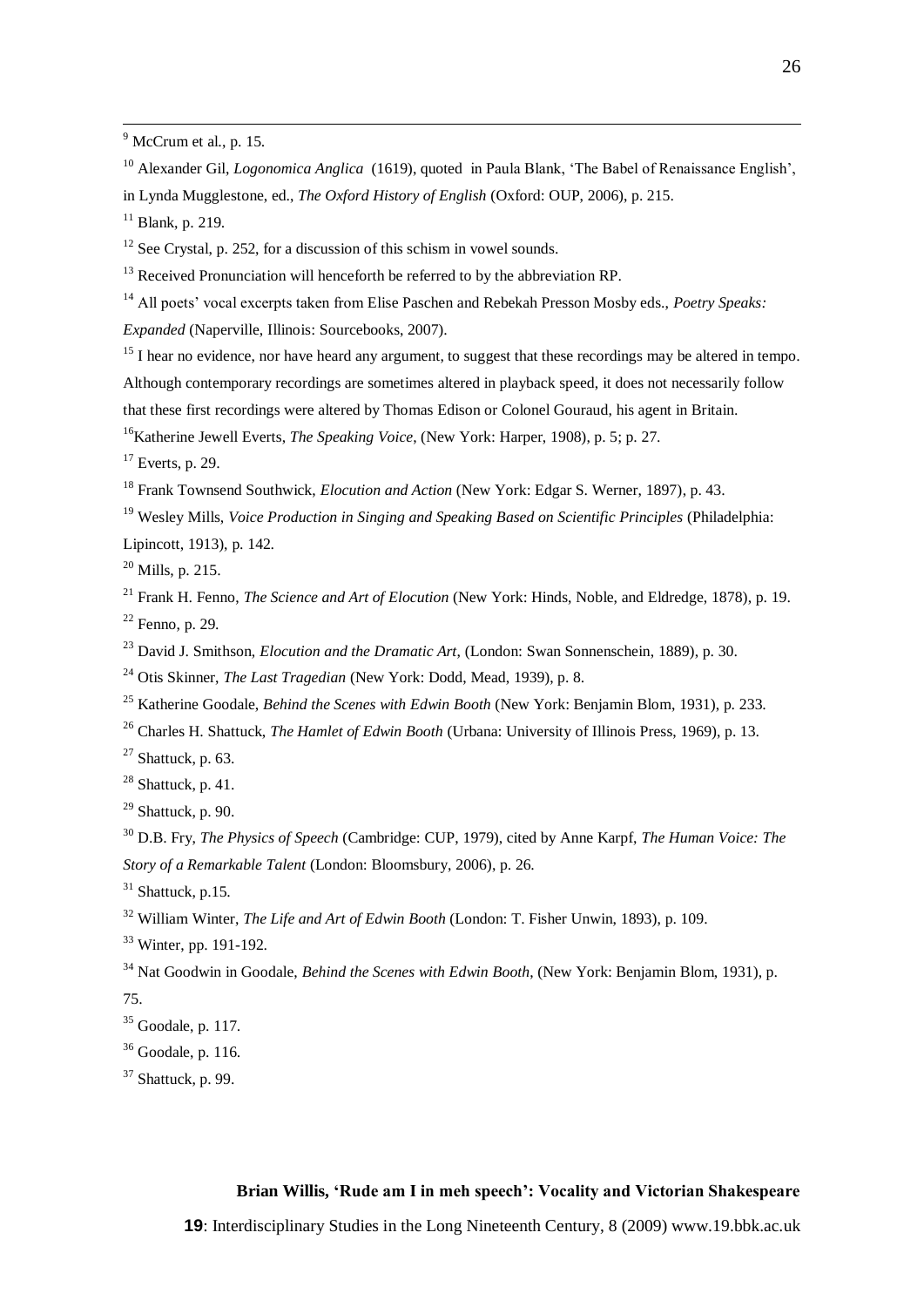<sup>38</sup> Richard Lockridge, *Darling of Misfortune: Edwin Booth, 1833-1893* (New York: The Century, 1932), p. 70.

<sup>39</sup> Lockridge, p. 95.

<u>.</u>

 $40$  Lockridge, p. 96.

<sup>41</sup> L. Terry Oggel, *Edwin Booth: A Bio-Bibliography*, (Westport, Connecticut: Greenwood, 1992), p. 18.  $42$  Shattuck, p. 222.

<sup>43</sup> Shattuck, p. 187. My italics.

<sup>44</sup> *The Times*, 8 November 1880, cited in Stanley Wells, ed., *Shakespeare in the Theatre: An Anthology of Criticism* (Oxford: OUP, 2000), p. 127.

<sup>45</sup> Shattuck, xxiv.

<sup>46</sup> See Karpf, *The Human Voice*, p. 42. She states that 'the average tempo of an adult American or British adult is 120 to 150 words per minute'. If we assume that humans speak faster today because of our hurrying and instantaneous world, then Booth's pace might have produced a startling effect, *unless* it were not as unusual as we assume. In stage recordings accessed at the Shakespeare Centre in Stratford-upon-Avon and the British Library Sound Archive, contemporary actors were sampled for tempo. Antony Sher's performance of 'Now is the winter of our discontent' averaged 113.5 wpm, Kenneth Branagh spoke his soliloquy 'Upon the king' at 119 wpm, Mark Rylance's 1989 Hamlet performed 'To be or not to be' at 76.6 wpm, and Simon Russell Beale's 'To be or not to be' clocked an average of 81.36 wpm. All are significantly slower than Booth, with the extra spatial verbal quantities provided *in-between* the words, rather than within the vowels themselves.

<sup>47</sup> Edwin Booth, Othello Act I Scene III, (Naxos Audiobooks, NA220012, 2000).

<sup>48</sup> Ellen Terry, *The Story of My Life* (London: Hutchinson & Co., 1908), p. 8.

<sup>49</sup> Terry, p. 82.

 $50$  Terry, pp. 10-11.

<sup>51</sup>Quoted in Jeffrey Richards, *Sir Henry Irving: A Victorian Actor and his World* (London: Hambledon and London, 2005), p. 69.

 $52$  Terry p. 12, p. 19, also see p. 18 for Mrs. Kean's emphasis on the separation of vowels.

<sup>53</sup> Terry, p. 94.

<sup>54</sup> Terry, p. 18.

<sup>55</sup> I have used the spelling of 'meh' to indicate this phenomenon, although other commentators have spelled it ‗my', ‗me', or used a contraction, such as ‗m'boy'. The actual sounding of the word does not indicate the long vowel 'i' or 'e', nor is it as shortly pronounced as the contraction. 'Meh', in my ears, indicates the flattening of the vowel sound phonated by actors of the Victorian and Edwardian periods, consistent with the schwa.

<sup>56</sup> David Crystal, *Pronouncing Shakespeare: The Globe Experiment* (Cambridge: CUP, 2005), p. 63.

<sup>57</sup> Terry, p. 118.

<sup>58</sup> Terry, p. 95.

## **Brian Willis, 'Rude am I in meh speech': Vocality and Victorian Shakespeare**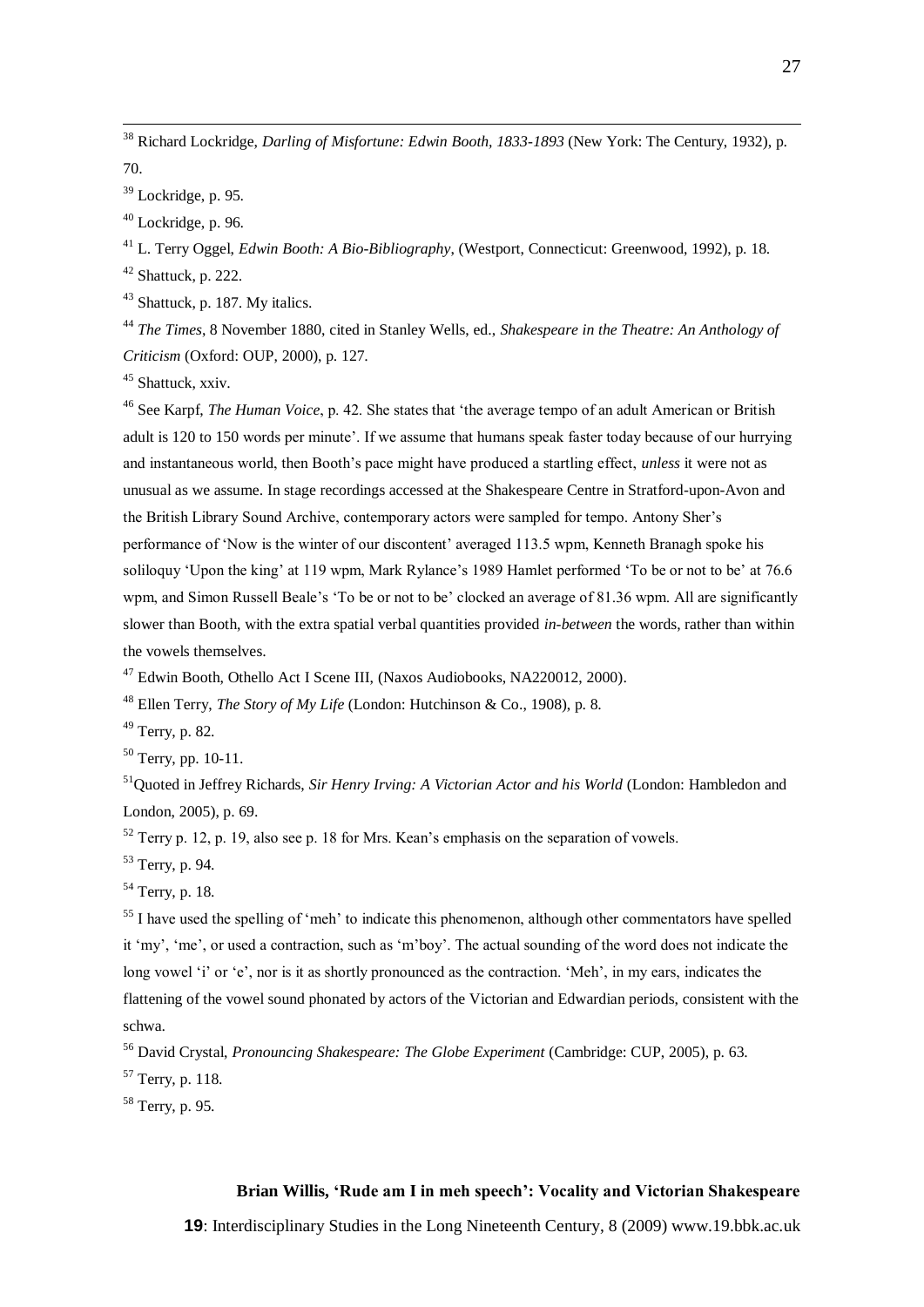<sup>59</sup> Terry, p. 95.

<u>.</u>

<sup>61</sup> Ellen Terry, The Merchant of Venice, Act IV Scene I (Naxos Audiobooks, NA220012, 2000).

<sup>62</sup> Terry, pp. 96-97.

<sup>63</sup> Laurence Irving, *Henry Irving: The Actor and His World* (London: Faber and Faber, 1951), p. 247.

<sup>64</sup> Stanley Wells, ed., *Shakespeare in the Theatre: An Anthology of Criticism* (Cambridge: CUP, 2000), p. 107.

<sup>65</sup> Alan Hughes, *Henry Irving, Shakespearean* (Cambridge: CUP, 1981), p. 78.

<sup>66</sup> Jeffrey Richards, *Sir Henry Irving: A Victorian Actor and His World* (London: Hambledon Continuum, 2006), p. 318.

 $67$  Richards, p. 313.

<sup>68</sup> H.A. Saintsbury and Cecil Palmer, eds.**,** *We Saw Him Act* (London: Hurst & Blackett, 1939), p. 84.

<sup>69</sup> Terry, pp. 206-207.

 $70$  Richards, p. 74.

 $71$  Richards, p. 207.

 $72$  Richards, p. 137.

<sup>73</sup> Edward Gordon Craig, *Henry Irving* (London: J.M. Dent and Sons, 1930), pp. 62-63.

 $74$  Gordon Craig, p. 65.

 $75$  Laurence Irving, p. 298. Of course, 'war' is on display in this recording.

 $^{76}$  Michael Kilgarriff, 'Henry Irving and the Phonograph: Bennett Maxwell',

[<http://www.theirvingsociety.org.uk/phono.htm>](http://www.theirvingsociety.org.uk/phono.htm) [accessed 22 April 2009] , para. 10 of 15.

<sup>77</sup> Henry Irving, Richard III, Act I Scene I (Naxos Audiobooks, NA220012, 2000).

<sup>78</sup> Henry Irving, Henry VIII, Act III Scene II (Naxos Audiobooks, NA220012, 2000).

 $^{79}$  Again, see Kilgarriff. Bennett Maxwell, long-time BBC radio producer, determined that the recording is Irving, but without any specific documentation for its provenance. Archivist Richard Bebb determined otherwise because of the internal evidence of the speech. Given the uncertain origins of the recording, and despite our earnest hope for more evidence of Irving speaking Shakespeare, we must not assume that it is indeed his voice, especially when his style was noted to have been much impersonated. Until we can verify its authenticity, we can not rely on it as evidence of his vocal proclivities, especially when the 'meh' is so conspicuously absent on four occasions, the sole exception to this rule of vocality in all of the existing Victorian recordings.

<sup>80</sup> Crystal, p. 417. **{?}** is the IPA signifier for the glottal stop, an intriguing questioning of the nature of the sound produced by the 'popping' in the throat, approximating the sound of a 'gulp'.

<sup>81</sup> Herbert Beerbohm Tree, Henry IV Part I, Act V Scene I (Naxos Audiobooks, NA220012, 2000).

 $82$  Specifically, Ian McKellen's voice retains hints of his Lancashire background in his vowel production. More recently, I would point to Greg Hicks as an example of a more stylised acting style that probably resembles Irving more than we can recognise, down to his peculiarly theatrical movement and his distinctive

## **Brian Willis, 'Rude am I in meh speech': Vocality and Victorian Shakespeare**

 $^{60}$  Ellen Terry, Romeo and Juliet, Act IV Scene III (Naxos Audiobooks, NA220012, 2000).